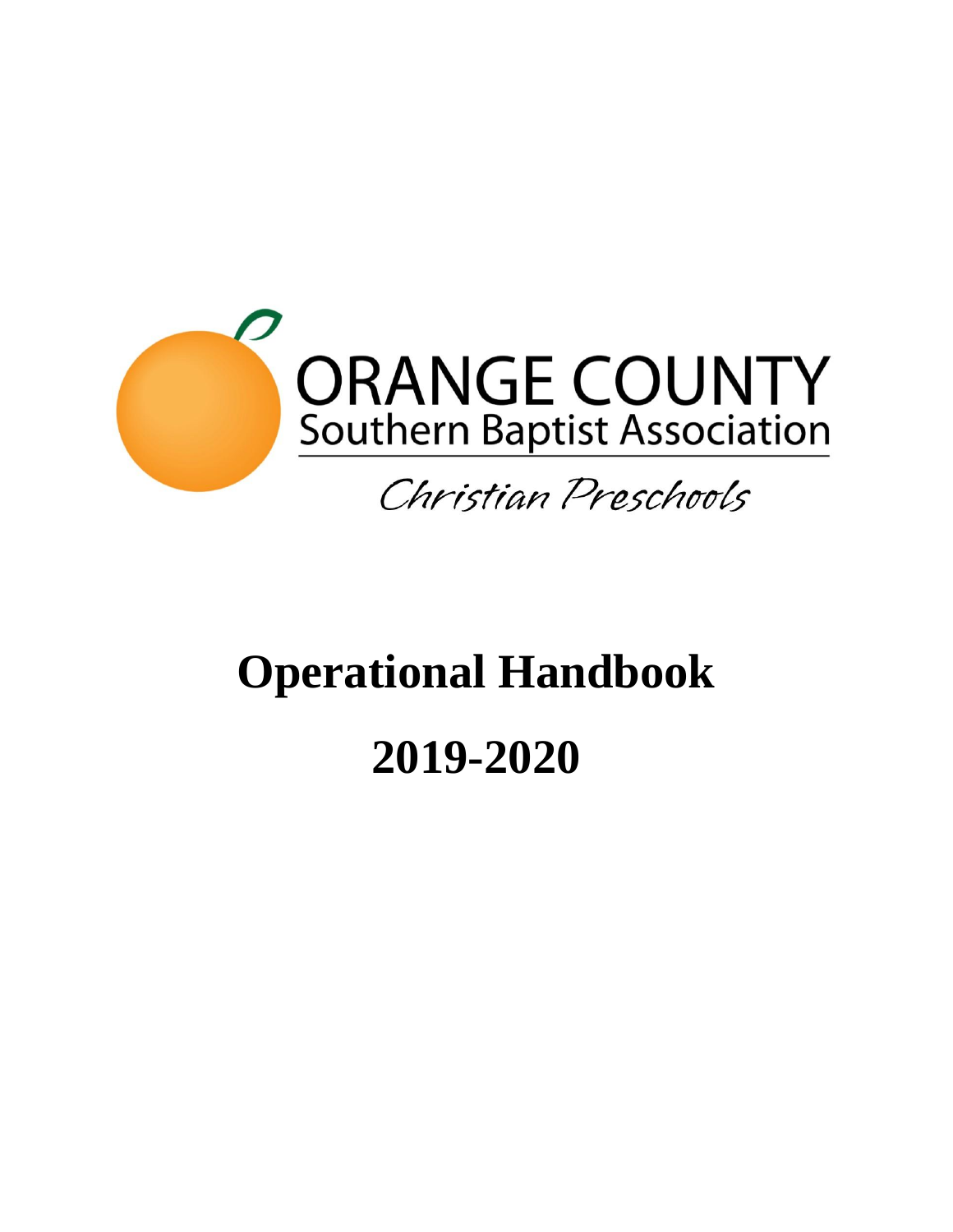

Dear Parents,

We want to thank you for giving us the opportunity to love, care for and teach your child at the OCSBA Christian Preschools - Arbor Campus this year. We have a dedicated staff whose desire it is to provide the best possible atmosphere in which your child can grow spiritually, physically, socially, mentally and emotionally. We strive to provide a quality education for each child with one-on-one attention and an exceptional curriculum with a heavy emphasis on phonics.

It is our goal to not only teach the children about Jesus' love for them, but to build and develop a foundation of Christianity which will stay with them throughout their lives.

If you do not already have a church home, we invite you to attend our Church here at Arbor Christian Fellowship. Each Sunday we have Bible Study for all ages at 9:15 AM and Worship Services at 10:45 AM. On Wednesday evenings you are welcome to join us for AWANA (for ages 3-12) at 6:00 PM, Youth Group (Jr. High & High School) at 6:30 PM and small group Bible Study (Adults) at 6:30 PM. Arbor Christian Fellowship faithfully teaches the Bible and our fellowship is made up of some wonderful, friendly folks. Arbor Christian Fellowship is in this community to serve. If we can be of service or help to you or your family, please call on us.

In His Service,

**Tina Johnson** Director

250 N. Golden Circle Dr., #101 Santa Ana CA 92705 Office: (714) 547-5409; Fax: (714) 547-5324 www.OCSBA.org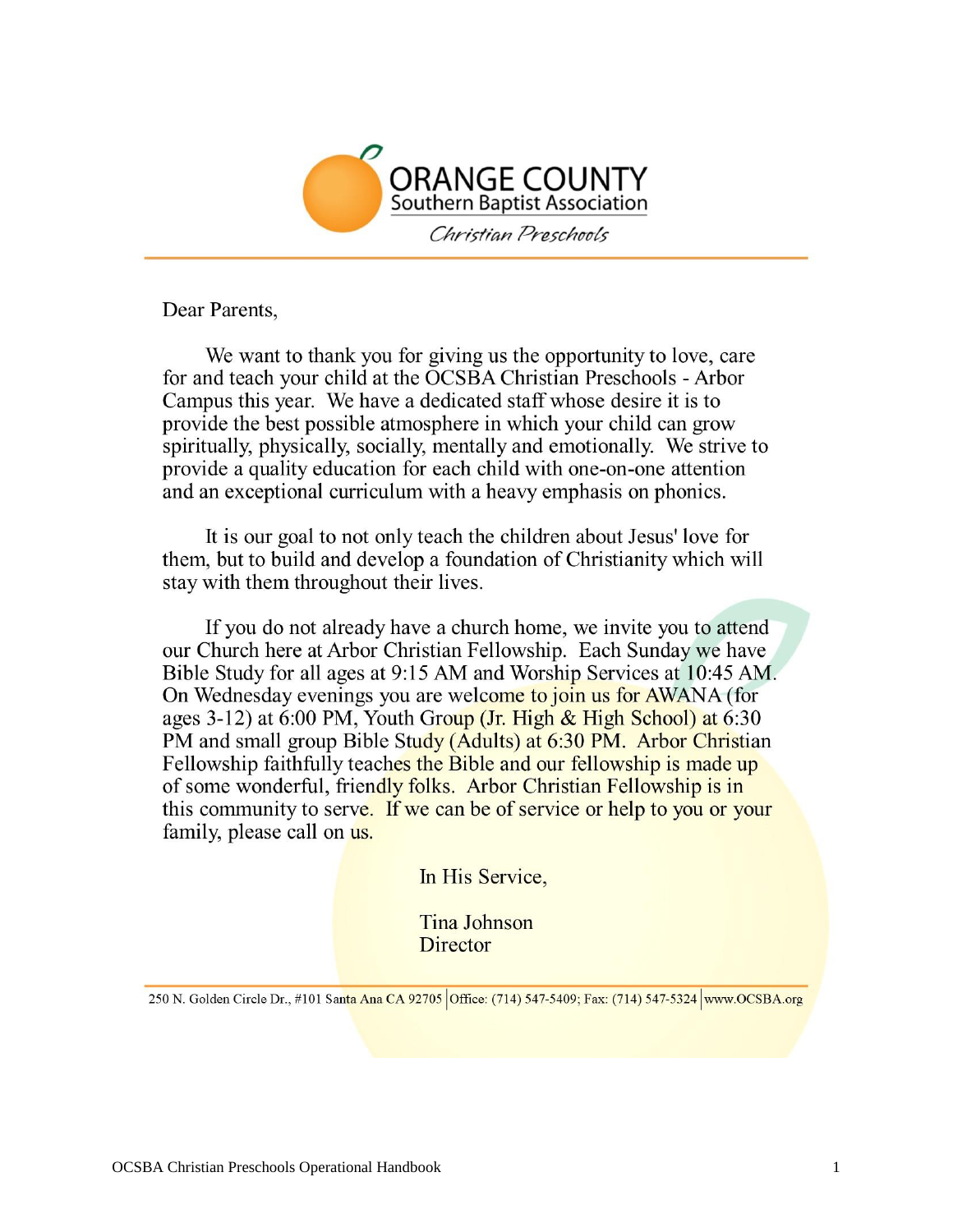# **OCSBA Christian Preschools Operational Handbook**

### **Table of Contents**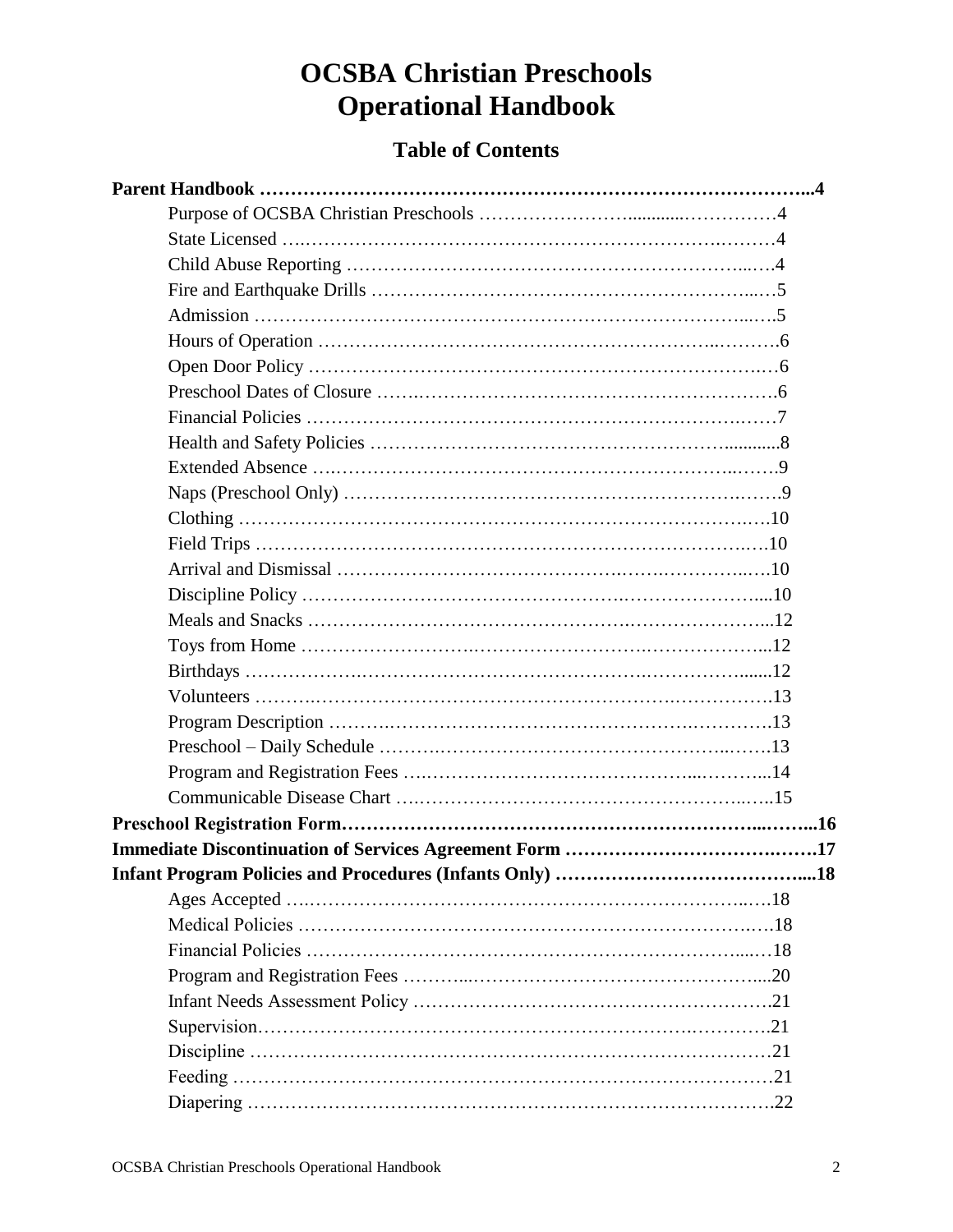# **OCSBA Christian Preschools Operational Handbook**

**Table of Contents (continued)**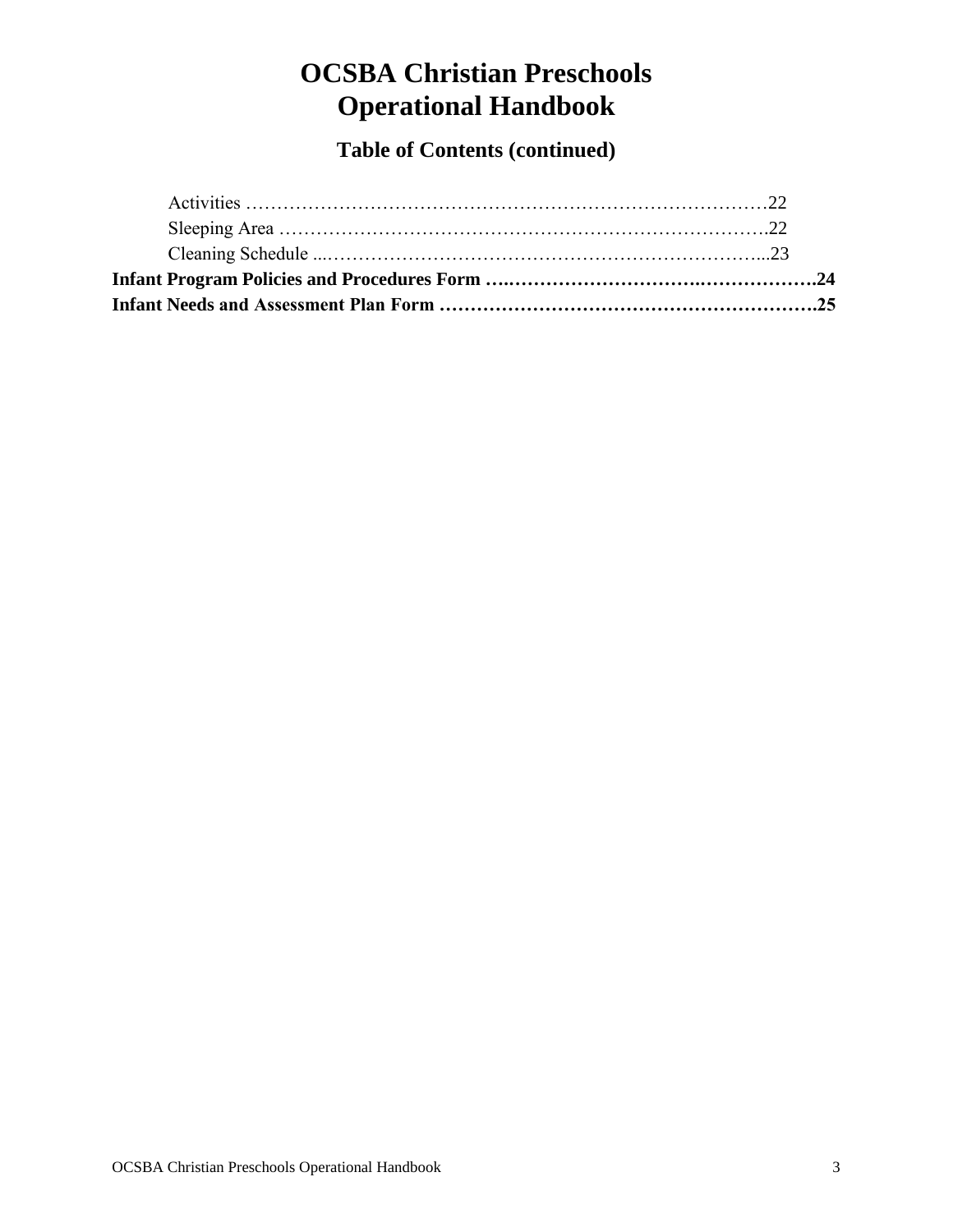# **OCSBA Christian Preschools Parent Handbook**

**The Orange County Southern Baptist Association (OCSBA) Christian Preschools** 

**is an equal opportunity provider and employer**

# **Purpose of OCSBA Christian Preschools**

The OCSBA Christian Preschools were established as a ministry to our partner churches like Arbor Christian Fellowship to provide an educational and spiritual experience in a secure and loving atmosphere for all children, infants through school-age. Recognizing the importance of balanced growth, we will provide opportunities for the social, emotional, mental, physical, and spiritual development of each child.

# **State Licensed**

The OCSBA Christian Preschools are licensed by the State of California, Department of Social Services. Be aware that under the Department of Social Services, Community Care Licensing, Title 22 Regulations, any child's file is available for review by the Department of Social Services and representatives from these agencies may interview your child without prior parental/guardian permission. In addition, Law Enforcement personnel may request the information listed in your file and may interview your child if necessary. For further information regarding Title 22, you may contact the local office at:

> 750 The City Drive, Suite 250 Orange, CA 92868 Telephone: 714-703-2800

# **Child Abuse Reporting**

Section 11166 of the California Penal Code requires any Child Care Custodian, medical practitioner, or employee of a child protective agency who has knowledge of or observes a child in his/her professional capacity or within the scope of his/her employment who he/she knows or reasonably suspects has been the victim of child abuse, to report the known or suspected instance of child abuse to a protective agency immediately or as soon as practically possible by telephone and to prepare and send a written report thereof within 36 hours of receiving the information concerning the incident.

"Child Care Custodian" includes teachers, licensed day care workers, administrators, or community care facilities licensed to care for children, foster parents, and group home personnel.

#### **Information about Abuse:**

The OCSBA Christian Preschools want all children to be safe. Unfortunately, child abuse does exist, taking many forms.

- Emotional Threatening a child or using words that can hurt a child's feelings and self-esteem; withholding love and support from a child.
- Physical Causing injuries to a child on purpose, such as bruises, burns, scars, or broken bones.
- Sexual Having sexual contact in any form with a child, including exposing, fondling, intercourse, pornography, or internet solicitation.
- Neglect Not providing children with enough food, clothing, shelter, medical care, hygiene, or supervision.

#### **IF YOU SUSPECT ABUSE, call Child Protection Services (CPS) at 714-940-1000**

OCSBA Christian Preschools Operational Handbook 4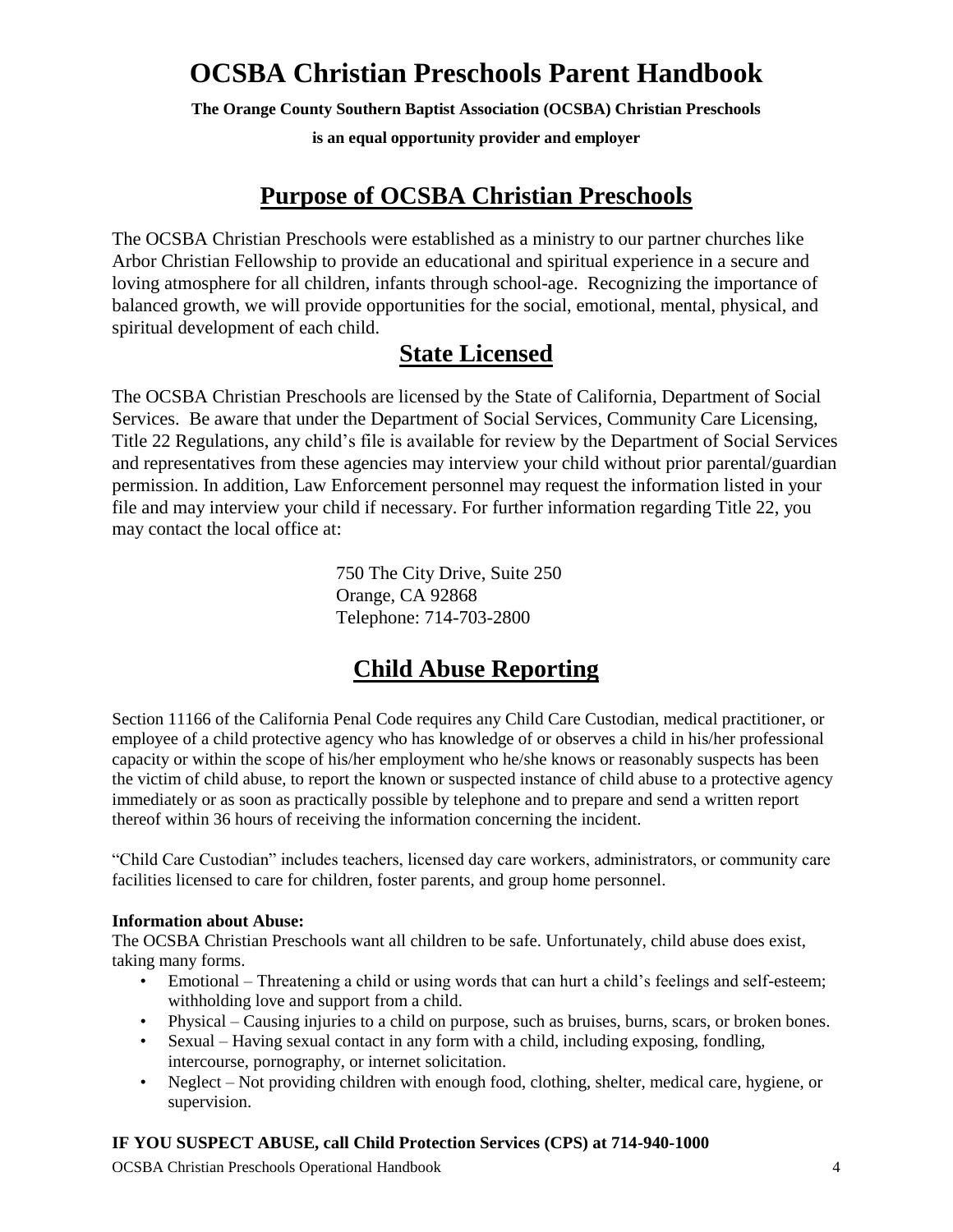# **Fire and Earthquake Drills**

Emergency drills are conducted periodically so that all students will be aware of the proper procedures in case of a fire or earthquake.

**Fire Drills:** Fire Drills will be conducted as required by the Fire Authority. Each room has an exit plan and emergency list posted next to each door. **Earthquake Drills:** Earthquake Drills will be conducted twice annually. These drills simply consist of talking to the children about earthquakes and teaching them to get under a nearby table or desk until the shaking

stops, and how important it is to stop and listen to adult direction.

# **Admission**

The OCSBA Christian Preschools are operated on a non-discriminatory basis, and no one shall be excluded from enrollment because of race, color, religion, or national origin.

Enrollment is open to all children of the community, infants through Pre-Kindergarten. Also, enrollment is open for children through age 14 for summer camp.

Children who have special needs shall not be accepted unless it is determined that:

1. There will be no adverse effect upon other children, either through direct behavior of the child or through requiring staff time needed by other children.

2. The school is able to meet the needs of the child.

#### **Items Required at the Time of Admission:**

- Identification and Emergency Information
- Immediate Discontinuation of Services Agreement Form
- Admissions Agreement
- Non-Refundable Registration Fee
- Child's Health Evaluation (Physician's Report).
- Child's Health History (Parent)
- Immunization Record
- Parent's Rights
- Personal Rights Form
- Verification of Insurance
- Consent for Medical Treatment

#### **YOUR CHILD WILL NOT BE ABLE TO ATTEND CLASS UNTIL ALL FORMS ARE ON FILE IN THE OFFICE.**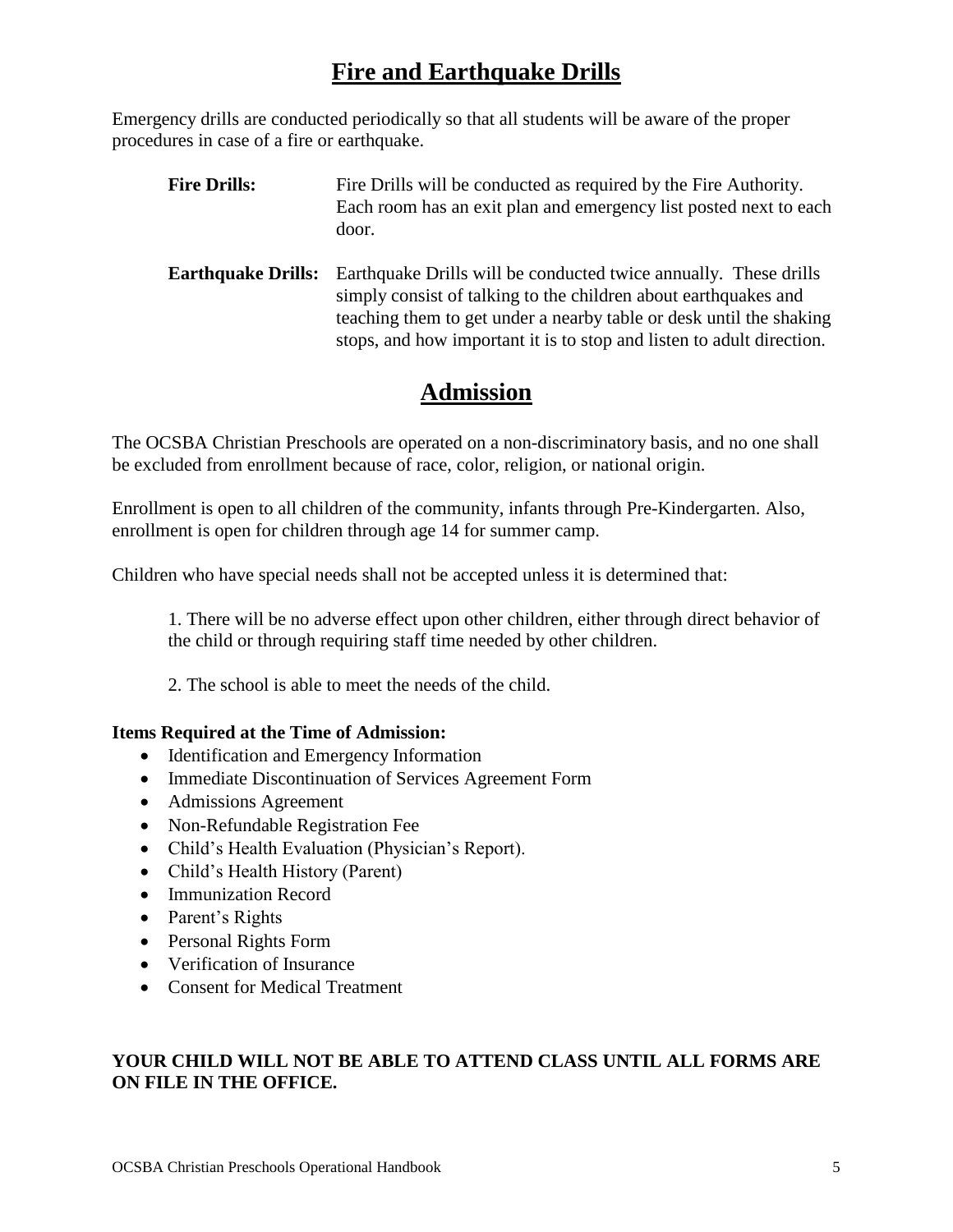All students at OCSBA Christian Preschools must be covered by a medical insurance policy upon enrollment. Please be sure to include a copy of your insurance card or important information regarding your insurance policy upon admission.

#### **Admission Appraisal Period:**

Each child is admitted on a trial basis with a two-month (60 day) probationary period. This period is to determine that the center is able to meet the individual needs of the child and that there will be no adverse effect upon the other children, either through direct behavior of the child or through requiring staff time needed by other children. The director and parent shall meet to determine if the child will be admitted to full status. The director will have a parent conference after the probationary period to discuss any concerns with each parent. Any child may be dismissed without stated reason during the probationary period and at any time during their enrollment per the Immediate Discontinuation of Services Agreement (see pg. 17). **The final determination of a child being granted full status enrollment, shall rest with the director.**

#### **Reporting Changes:**

It is the parent's responsibility to report any changes in employment, residence, or telephone number to the director. **All emergency information MUST be kept current to ensure the safety of your child.**

# **Hours of Operation**

This school is open from 6:45 AM until 6:00 PM Monday thru Friday, all year round except on designated holidays. We do suggest that in the best interest of the child, they be left no longer than necessary.

Adult supervision is provided for all children during all hours of operation.

### **Open Door Policy**

The OCSBA Christian Preschools practice an open door policy. Any parent is welcome to visit the school at any time during normal business hours.

### **Preschool Dates of Closure**

| SeptemberLabor Day                         |
|--------------------------------------------|
| NovemberThanksgiving day & Friday after    |
| DecemberChristmas Eve & Christmas Day      |
| New Year's Eve                             |
| JanuaryNew Year's Day                      |
| Martin Luther King Day                     |
| February Presidents' Day                   |
| March / AprilGood Friday                   |
| MayMemorial Day                            |
| July4th of July (Independence Day)         |
| August/Sept2 working days - classroom prep |
|                                            |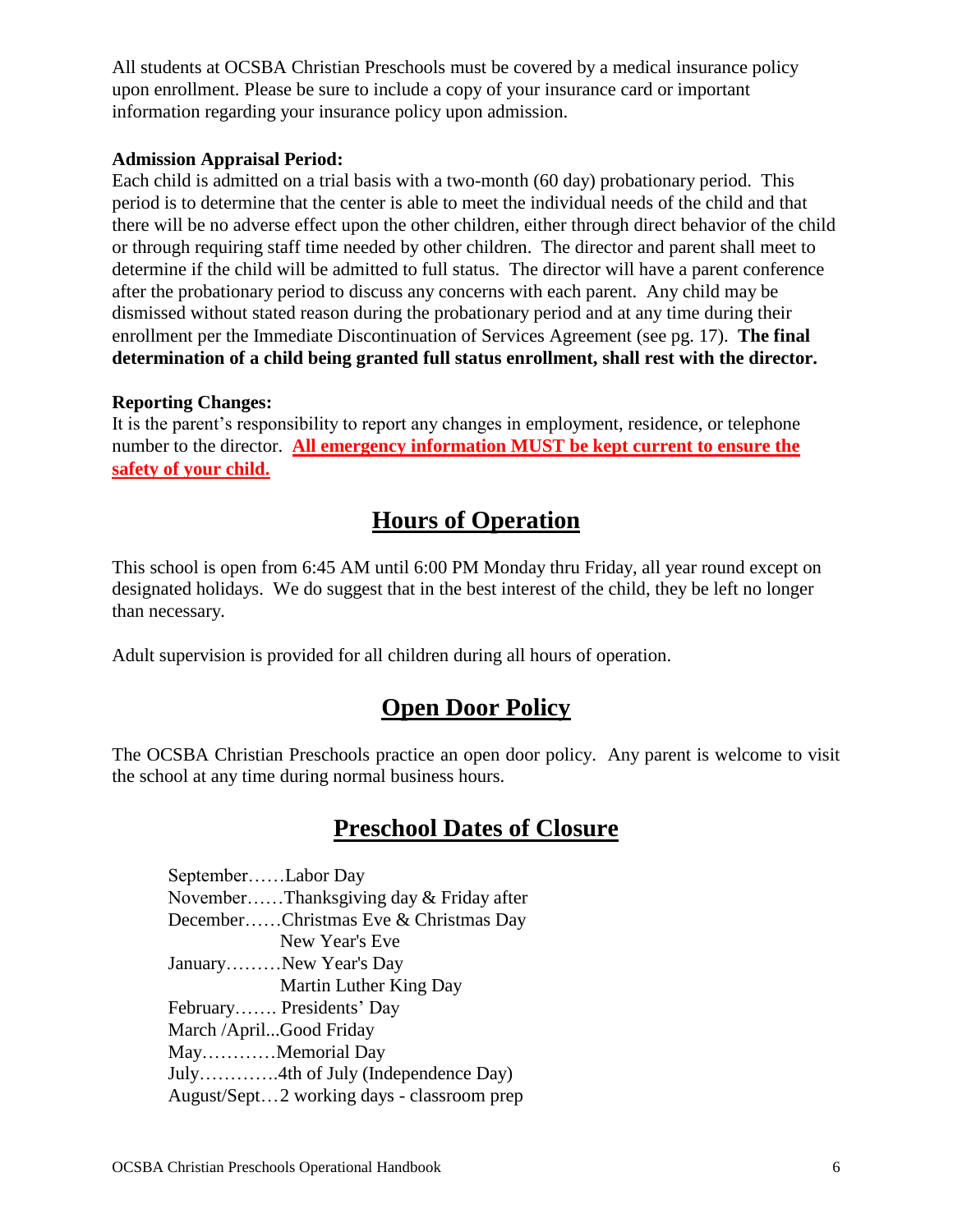# **Financial Policies**

In order to maintain a high quality of education for your child, it is necessary that tuition be paid for the period your child is enrolled. Our teachers and caregivers are hired on the assumption that your child will be in school. When he/she is absent, and payment is not made for that day, our financial structure is upset. In order to be fair to the parents, as well as protect our financial structure, the following policies have been established:

- 1. All fees and tuitions are to be paid in advance and are non-refundable.
- 2. When withdrawing your child from the school, for whatever reason, a 30-day notice is required. You are responsible for payment of the 30 days regardless of your child's attendance.
- 3. There will be **no tuition or child care credit for vacations, illness** (unless extending past 30 days)**, holidays or miscellaneous days the school and day care are closed.**
- 4. A registration fee is paid when the child enters our facility. If a child is taken out for 30 days or more, a new registration fee is due before the child may re-enter. The registration fee is non-refundable.
- 5. There will be a late fee for children picked up after 6:00 PM (Please see page 14 for details).

There will be a late charge for monthly fees:

- a. \$50 if not paid by 6:00 PM on the 10th of the month
- b. \$75 if not paid by 6:00 PM on the 15th of the month
- c. \$100 if not paid by 6:00 PM on the 20th of the month. Also, attendance will be suspended until all tuition and late fees are paid in full.
- 6. **Discounted Tuition** for auto-payments established electronically. A \$50.00 discount per family for full-time student(s) and \$25.00 discount per family for part-time student(s) will be given for digital auto-payments set up to be received no later than the  $10<sup>th</sup>$  of each month.

#### **Subsidized Programs:**

If you are utilizing a subsidized program to pay tuition and fees, it is mandatory that:

- You fill out your forms DAILY!! We have been instructed by all subsidized programs to monitor that you (or person dropping off/picking up your child) are completing these forms on a daily basis, in order for us to get paid for your child, on time.
- **When your child is absent, you MUST write down the reason they were absent!** Writing down "sick" is NOT acceptable, you must write the actual sickness, i.e.: cough, fever, stomach ache, parent sick, etc. If your child was sick for more than 3 days, a doctor's note needs to be submitted. If these forms are not filled out properly, we will not get paid, therefore, you will be responsible for the entire bill. (Vacations, out of town, etc. are usually not covered by the program. The parent will be responsible for those days)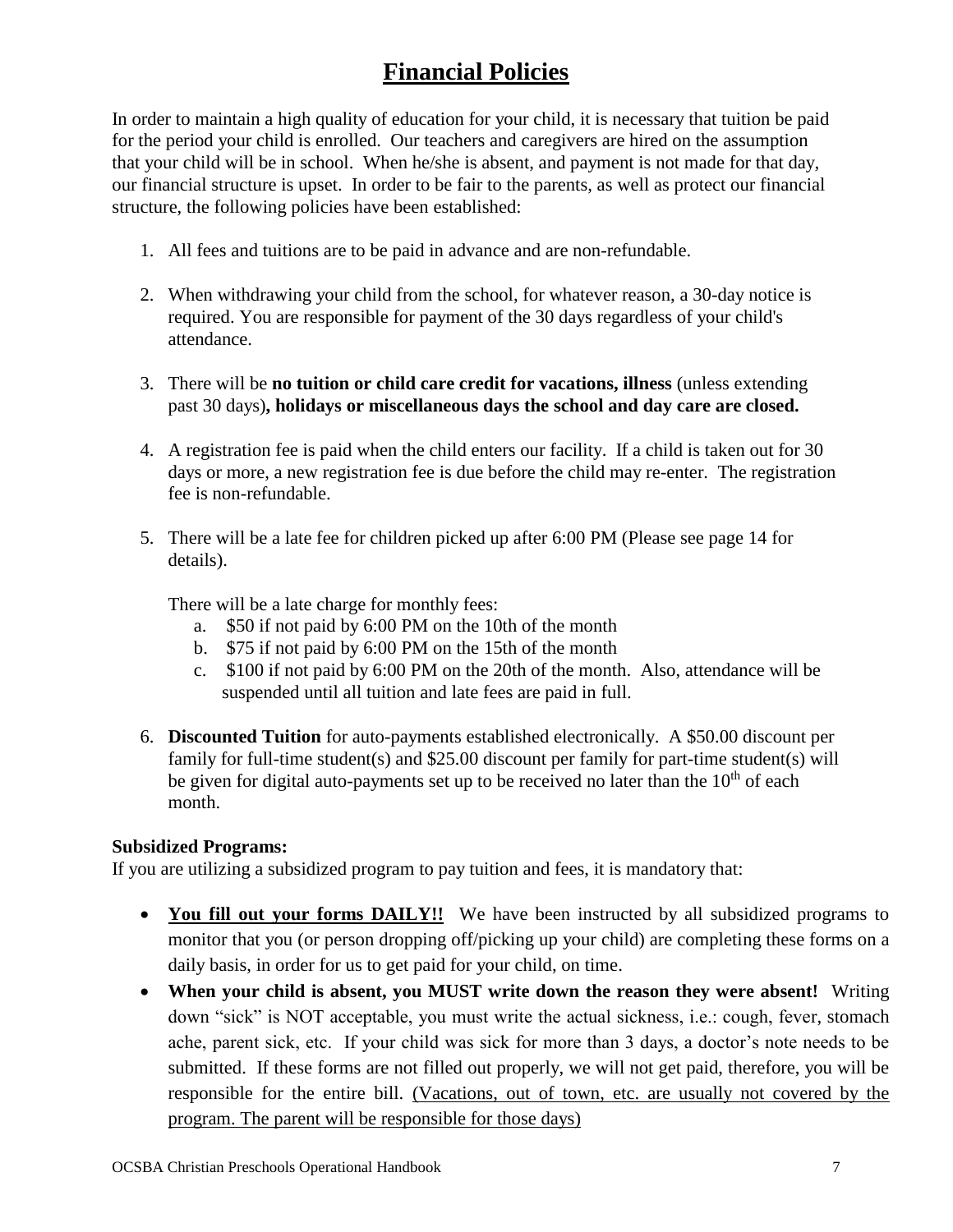- **After the center has received payment and if there is any remaining balance that your program does not cover, the balance is your responsibility**. You will be notified of the balance, if any, after we receive payment from the program. You will then have 14 days from date of notice to pay off the remaining balance for your account.
- **If your subsidized payment is not received in full within 60 days of submittal, you will be responsible for the entire amount of the balance on your account.**
- **When terminating your child's enrollment**, you must notify the site director in writing. The site director will estimate the amount expected for that month and you will be responsible for payment on or before your child's last day of attendance.
- Your paperwork should be completed by the end each the month (30<sup>th</sup> or 31<sup>st</sup>). If your paperwork is still incomplete on the 1<sup>st</sup> of the following month, your child will NOT be allowed to stay until the form is completed. NO EXCEPTIONS will be made.
- **You must follow all policies in the parent handbook.**

# **Health and Safety Policies**

#### **Health Rules:**

Please do not bring a child to preschool who is complaining of illness before coming or on the way to school. Children should be free of vomiting, diarrhea and communicable diseases. Children sent home with these symptoms will need **one full day at home before returning to school**. If the child needs to be seen by a doctor, the director may ask for a doctor's note before the child returns to school. Children need time to regain their health in order to be attentive during their day. We want to protect the health of all our children and all staff members.

If your child presents any of the following while being dropped off, they may be sent home by the opening teacher or the director. You may also be called to pick up your child when they have the following symptoms but are not limited to these only:

- 1. Fever above 101 or below 97.4
- 2. Diarrhea of any kind (two times)
- 3. Conjunctivitis (Pink Eye) requires a doctor note
- 4. Suspicious rashes requires a doctor note
- 5. A lethargic child: not eating, not playing, pale or flush
- 6. A barking cough

#### **No NIT Policy (Lice):**

The OCSBA Christian Preschools have a No Nit Policy, as required under Title 22 Regulations, as a health standard intended to keep children lice free, nit free and able to attend our program. Head lice are one of the most common communicable childhood diseases. Parents can help prevent the spread of lice by conducting routine screenings, resulting in early detection and removal of lice and nits. Should your child contract lice or nits, please inform the preschool director immediately. Parents may be asked to provide a doctor's note that their child is free of lice and nits before returning to the program.

Should there be an outbreak of lice; parents will be notified in writing. The center will be properly treated. Our priority is the safety and well-being of all the children in the preschool.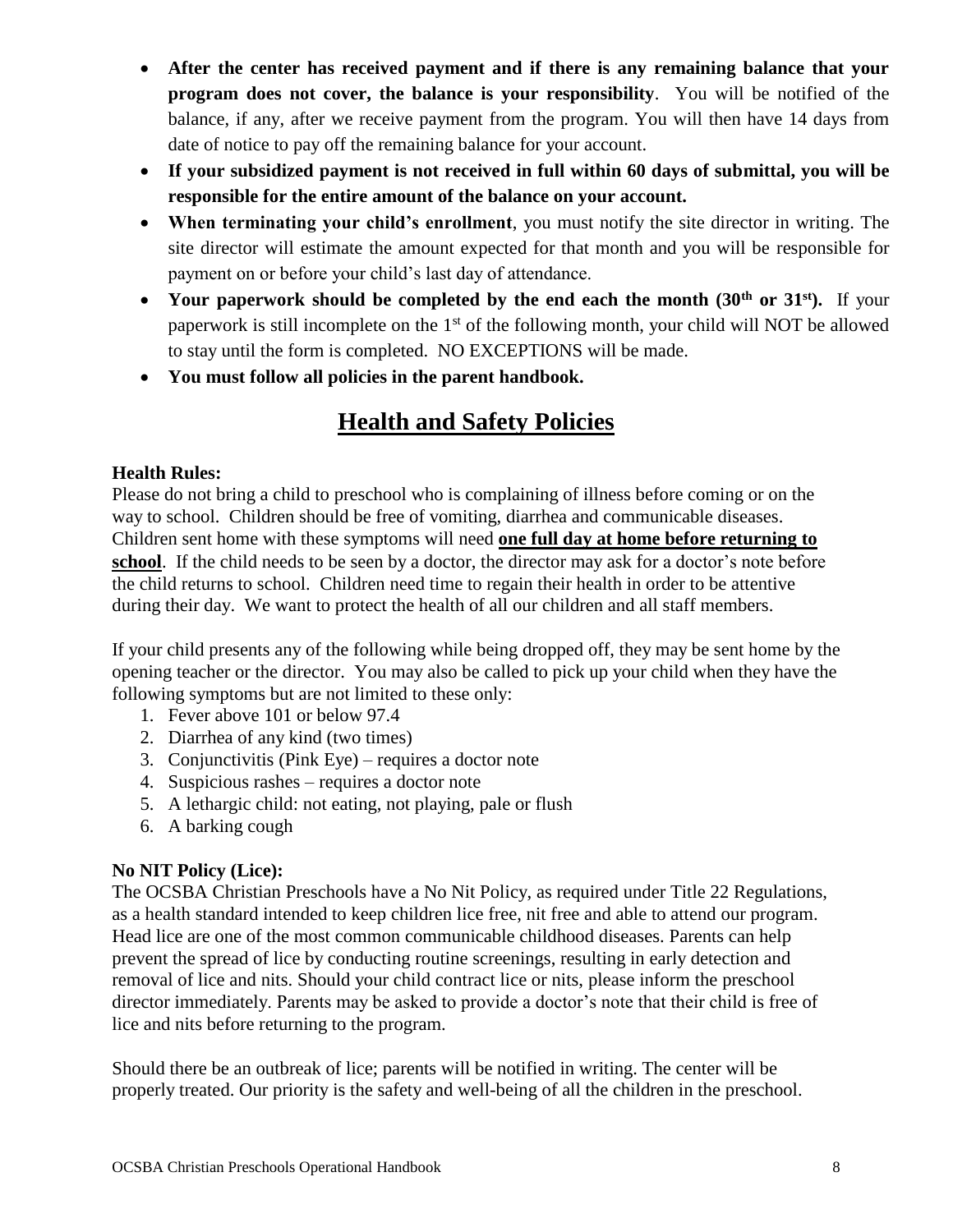#### **Illness or Injury:**

If your child becomes ill at school, he or she will be isolated until the parent or authorized person can be notified. The parent must arrange for the child to be picked up immediately or within 90 minutes of contact.

If your child is injured at school, more serious than minor cuts and scratches, the parent will be called and asked for specific instructions.

#### **Please notify the director if your child has been exposed to any communicable diseases (See Communicable Disease Chart on page 14)**.

#### **Medication:**

All prescription medication must be kept in the office for safety reasons in a specific place for all prescription medications. If a child requires medication during school hours, a Medication Instruction Authorization form must be filled out for each day that the medication is to be given at the center. This form absolves the center and staff from all responsibility from any reaction or illness resulting from the taking of the medication.

#### **All prescription medication must have the following:**

- 1. Child's name, dates, dosage and times to be given on the container: Must not be expired.
- 2. If over the counter, medication must be prescribed by a physician for child's appropriate age/weight.
- 3. If prescription, note from doctor and medication must be for child prescribed and dated appropriately.

#### **We will NOT be able to give children any of the following medications or treatments:**

- Over the counter medication without a prescription from primary care physician. (See above procedures 1,2,3)
- Blood-Glucose monitoring/testing/shots for diabetic children
- Glucagon Administration
- Gastrostomy Tube Care
- Empty an Ileostomy Bag

# **Extended Absence – Two Weeks or More**

If a child is absent for a period of two weeks without notifying the school as to the reason, the child will automatically be dropped to make room for another student.

# **Naps – Preschool Only**

Naps are to be taken in the afternoon from approximately 12:30 PM until approximately 3:00 PM. Your child may bring a **Small** blanket (with your child's name on it) for nap time. Blankets are to be taken home every weekend to be laundered.

State law requires that pre-school children have an afternoon rest time. We do not insist that children go to sleep, but they must rest quietly during nap time.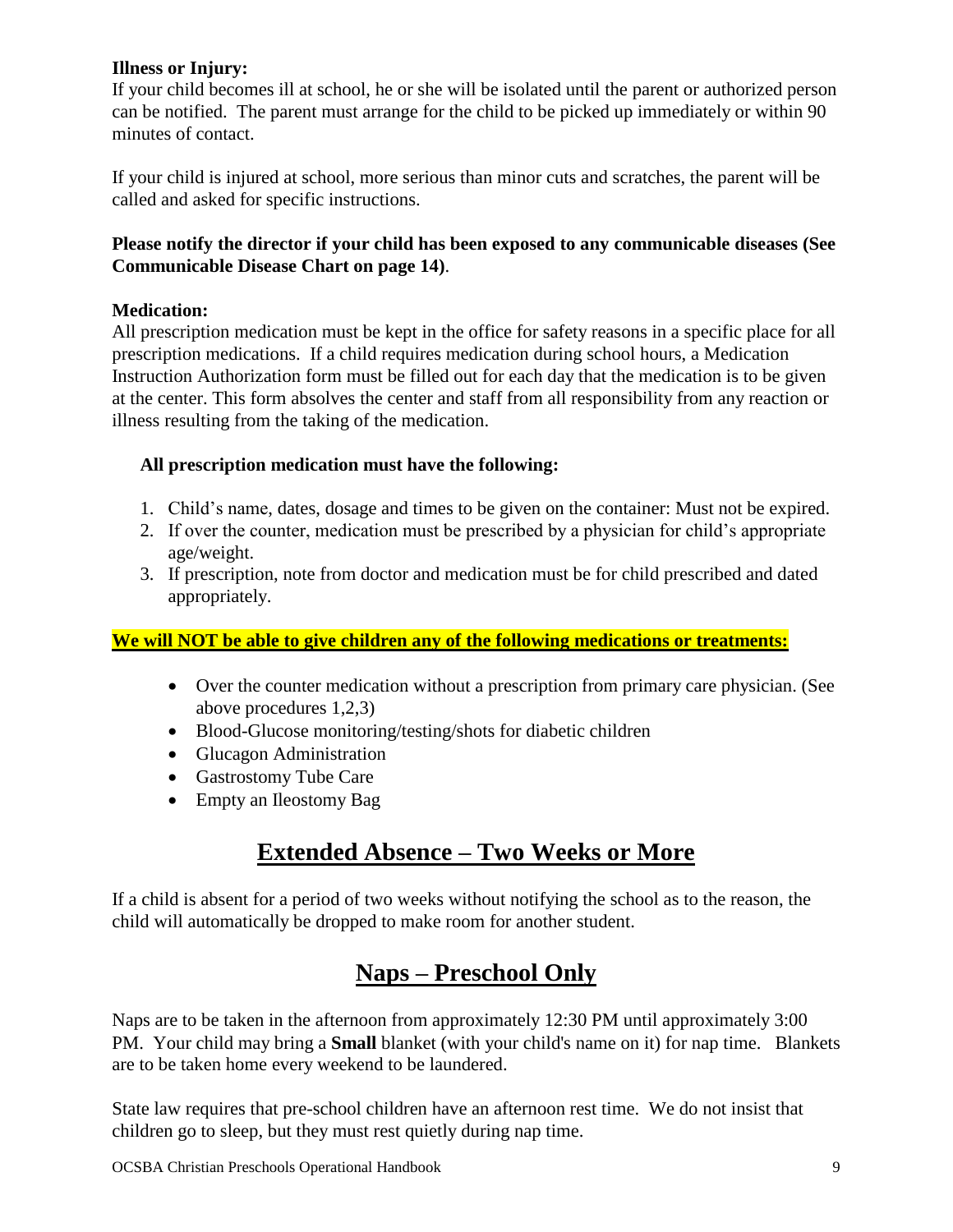# **Clothing**

Each child must bring an extra change of clothing to the center. All children should wear clothing suitable for outdoor and indoor wear. Be sure that clothing is both sturdy and washable. Children may become very dirty at school; that's how you know they have had fun.

Shoes must be appropriate for running, climbing and playing in the sand. For safety reasons, open toed shoes are not acceptable shoes for children.

The center is not responsible for lost or stained clothing. Please put the child's name inside sweaters, coats, boots, raincoats, and any other clothing brought to school.

#### **Suggestions for dressing the child are**:

- Simple, washable clothing, we will be getting very messy at school.
- Clothing that your child can manage by themselves.
- Good sturdy shoes that fit (no open toed shoes or heavy boots which are hard to climb/run in).
- Dress for the weather (most days we go outside).

#### **Lost and Found:**

A lost and found box will be located in the office. If there are items left at the end of the school year, we will be giving the unclaimed items to charity.

# **Field Trips**

Each child must have a completed "Authorization for Activities off the School Grounds" form before they will be allowed to leave the school grounds. We comply with all safety precautions when taking children on field trips. All drivers must be licensed and insured and provide a safety belt and age appropriate car seat for each passenger in the car.

# **Arrivals and Dismissals**

#### IT IS ESSENTIAL THAT ALL CHILDREN BE SIGNED IN AND OUT DAILY ON THE

SHEET PROVIDED. All children coming to school must be brought into the classroom or left on the playground by a responsible ADULT who may not leave until the child has been received by the teacher or aide. A child may not leave the classroom or school premises until he/she has been released to those people you authorize on your Emergency Form. **Please notify the office immediately of any change in emergency information; ALL changes must be submitted in writing and signed by the child's legal parent or guardian.**

# **Discipline Policy**

#### **Children's Appropriate Conduct:**

It is our intent that each child enjoys the activities planned by understanding that she/he is responsible for her/his actions. Each child will be made aware of our basic rules of safety and good conduct and how to exercise self-discipline. We are here to assist all children and let them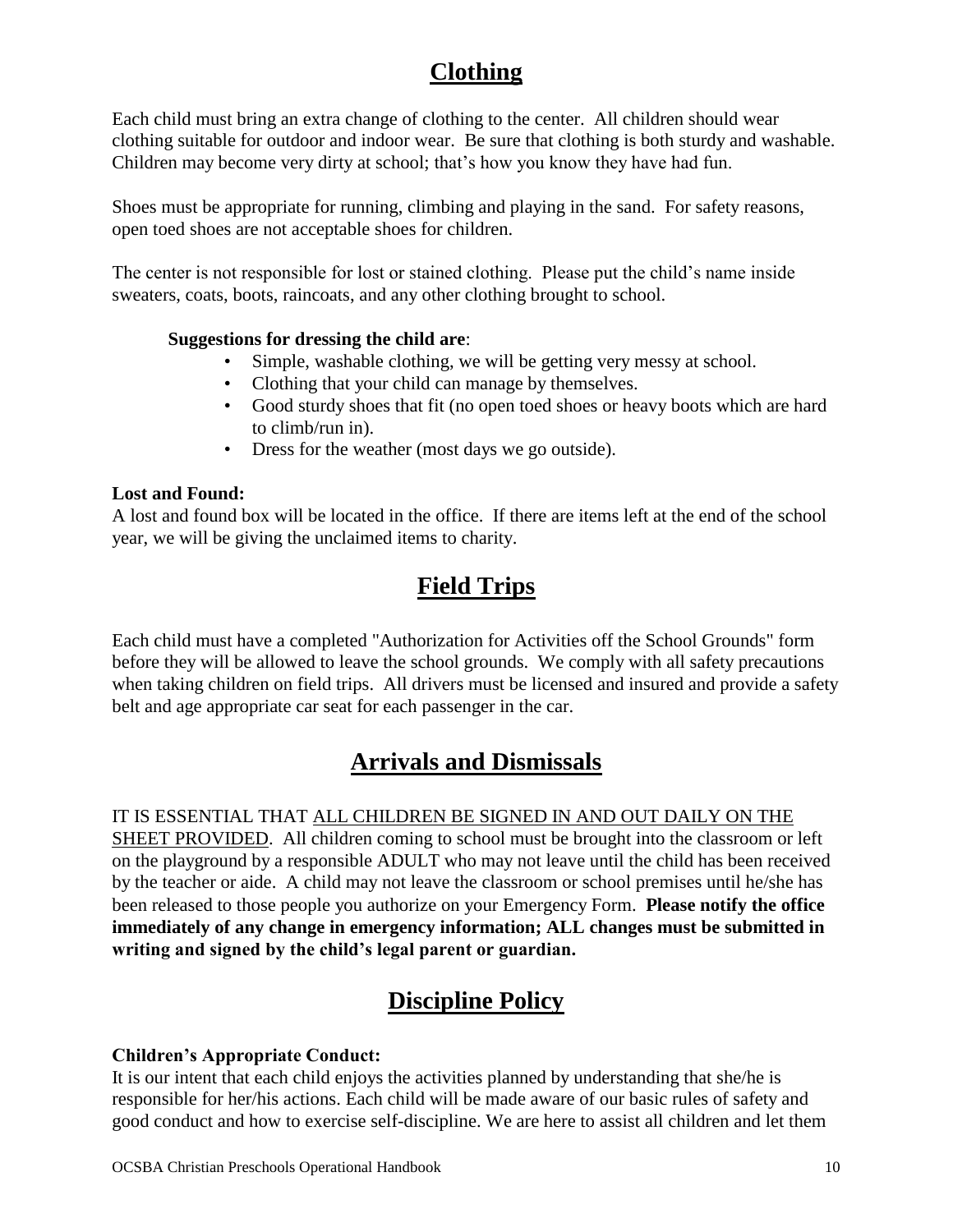know we expect them to succeed. Character development is an important part of our program. We also use positive reinforcement by consistently acknowledging good behavior.

The expectations listed below are the general expectations we have for all of our program participants:

- Respect for yourself, for others and for property.
- Safety first.
- Speak for yourself/listen attentively.
- Be responsible for your words and actions.

#### **Philosophy:**

The OCSBA Christian Preschools strive to maintain a positive approach to managing children's behavior at all times. "Discipline" is the process of teaching self-control and the ability to live within limitations and agreed upon guidelines. The teachers, staff and children at each of the OCSBA Christian Preschools establish expected behavior guidelines. Positive behavior is selfrewarding and allows for learning and enjoyable activities to occur for all. When children choose to behave outside of the guidelines, some consequence is required to avoid future problems. **The overall safety of all children in the program is our highest priority.**

#### **Process:**

As mentioned above, when positive behavior is displayed, the consequence is participation and enjoyment of planned activities. In cases of negative or inappropriate behavior, the following process will be employed:

- 1. **Reasoning and Redirection:** Every effort will be made to help the child understand the inappropriateness of her/his action and agree to an alternate form of behavior. Children may be redirected to alternative activities. When the conflict is child-to-child, every effort will be made to have them reason together face-to-face with teacher/staff facilitating.
- 2. **Removal from Specific Activity:** When reasoning has been pursued and has not changed behavior, removing the child from the activity involved for an appropriate amount of time may become necessary.
- 3. **Child/Director Conference:** When the teacher is not successful in correcting behavior the preschool's director may meet with the child to redirect him/her to use of proper conflict resolution strategies.
- 4. **Parent Conference:** If the parent needs to be formally involved in the process, specific changes in behavior will be requested with specific consequences for non-compliance outlined. This is usually accomplished through the use of a "Behavior Contract." Whenever possible, the child is present and participates in these conferences. The goal is to define what changes need to be made to help the child be successful in achieving those changes.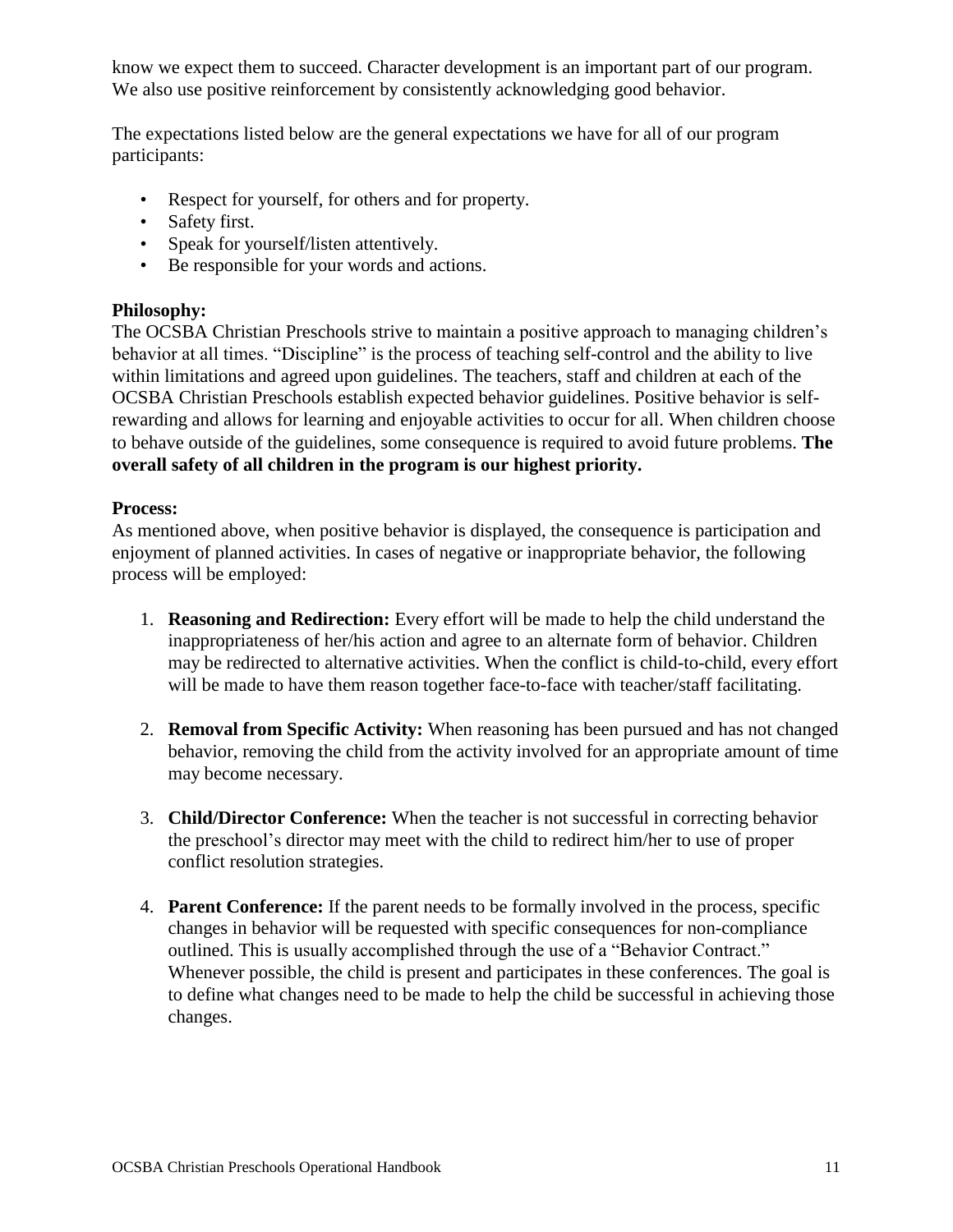#### **Removal from Program for Inappropriate Behavior:**

If the above process has not resulted in corrected behavior, the family will be required to remove the child from the program. The OCSBA Christian Preschools reserve the right to remove a child from the program if he/she disrupts the class or endangers the well-being of themselves or others. (See Immediate Discontinuation of Services Agreement Form, pg. 17). **The preschool's director will have the final authority in making this decision.**

#### **Behavior Related Issues:**

In addition to behavior management procedures outlined above, parents should be aware that:

- No director, teacher, or staff member may ever strike, swear at, abuse, or threaten with physical intimidation either a child or a parent;
- No director, teacher, or staff member will allow a child to be stricken, sworn at, abused, or physically intimidated by anyone else in the program;
- No child will be allowed to continue in the program that becomes a safety hazard to themselves or others;
- No director, teacher, or staff member will ever solicit or accept gratuities in consideration for any treatment of a child;
- No parent or guardian will be allowed to harass, threaten, or display violent/intimidating behavior towards staff, participants or other members.

# **Meals and Snacks**

Snacks are served mid-morning and after nap time according to state regulations. Occasionally the children may make their own morning snack in their classroom.

Breakfast is provided if your child arrives at school before 8:30 AM.

Breakfast is served between 7:15 AM and 8:30 AM.

Lunch is provided for toddlers through Pre-K students, and school age during summer camp. A menu will be provided. If your child does not like what we are serving, please provide a snack or meal for them.

# **Toys from Home**

We ask that you leave your child's toys at home or in the car. If an item is brought to school on "share day," we cannot be responsible for it. We do enjoy an occasional special movie or book for curriculum enrichment. Please make sure all movies are Rated "G" and no guns, war toys, or other toys of destruction, violence or mysticism be brought to the preschool.

# **Birthdays**

Birthdays are celebrated during the snack period in the morning. Please make arrangements with your child's teacher. The teacher will make this a special time for your child. Parents, you are welcomed and encouraged to celebrate this special day with your child.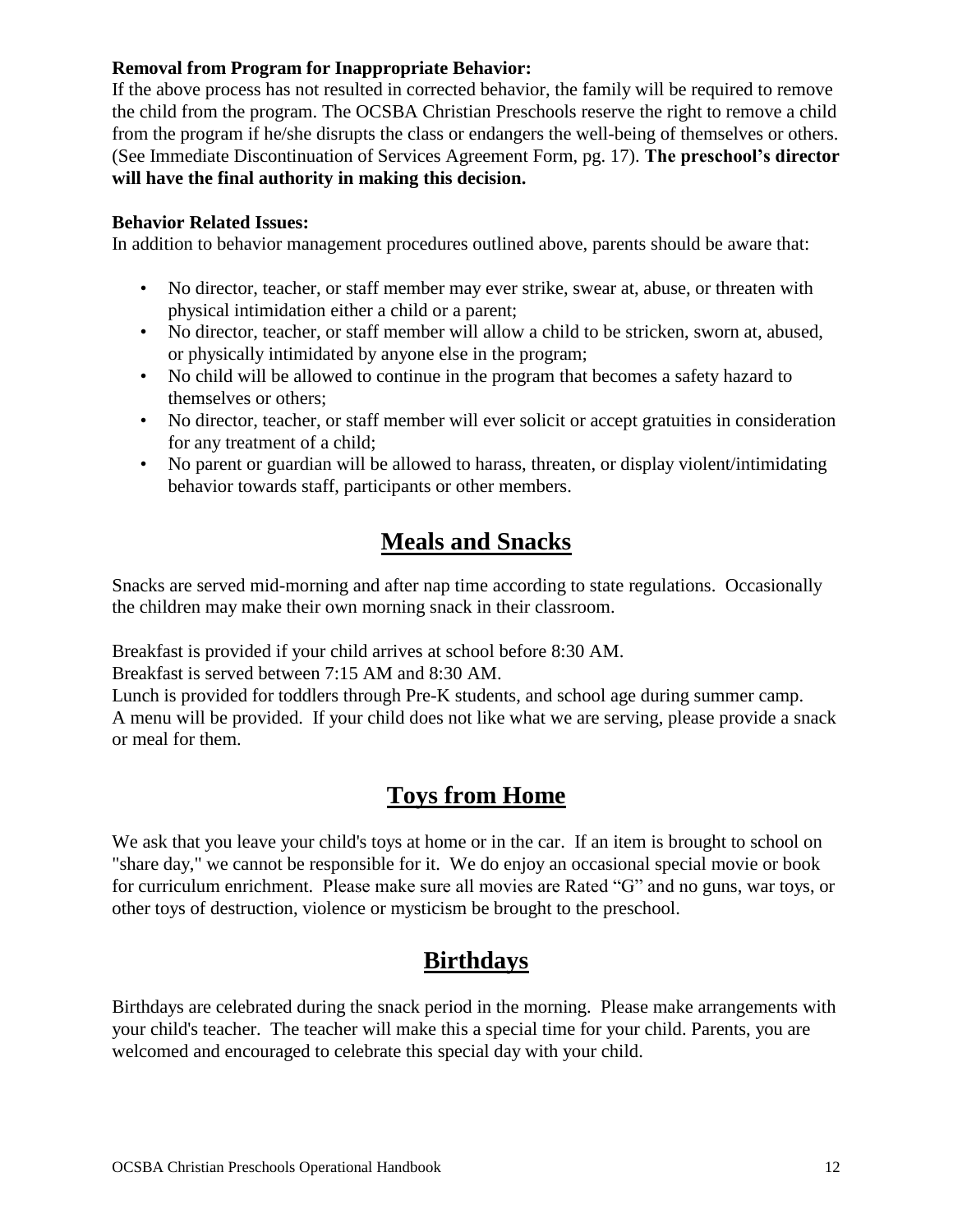## **Volunteers**

Occasionally we need volunteers for field trips, special days, etc. We appreciate you taking part and your children love to have you here. This is your school. Plan to be involved as much as your schedule allows.

### **Program Description**

The OCSBA Christian Preschools are committed to making every child's early learning experience a positive and productive beginning. We respect that every child learns at a different pace and will work hard to accommodate each child's specific learning need. It is so important that we work with children as individuals and help them develop all of the skills that will help them in their journey to higher education.

Our preschool program will help children to communicate, develop concepts, use problem solving, show self-reliance, independence, learn to play and explore in every phase of our program. Each class will be specifically designed for a specific age group and will include many of the following areas:

- Spiritual Development
- Family/Parent Education
- Physical Development
- Social Development
- Emotional Development
- Imaginative and Creative Development
- Promoting Independence
- Academic Development

Each class will have a specific schedule to fit the specific needs of each age group. All staff members carefully design their schedules to ensure that children receive a well-rounded education experience every day.

# **Preschool – Daily Schedule**

| $6:45 \text{ AM}$              | Open                                        |
|--------------------------------|---------------------------------------------|
| $6:45$ AM - $9:00$ AM          | Free play in classroom or outside           |
| 7:15 AM - 8:30 AM              | <b>Breakfast</b>                            |
| 9:00 AM                        | Program begins                              |
| $9:45$ AM - 10:15 AM           | Morning snack                               |
| 9:00 AM - 11:30 AM (Preschool) | Circle time, Bible time, Recess, Academics, |
|                                | Art & Music                                 |
| 11:30 AM - 12:00 PM            | Lunch $&$ free play                         |
| 12:30 PM - 3:00 PM             | (Preschool $\&$ Pre-K) Nap time             |
| 3:00 PM - 3:30 PM              | Afternoon snack                             |
| 3:30 PM - 6:00 PM              | Various activities with free play offered   |
| 6:00 PM                        | Closing                                     |
|                                |                                             |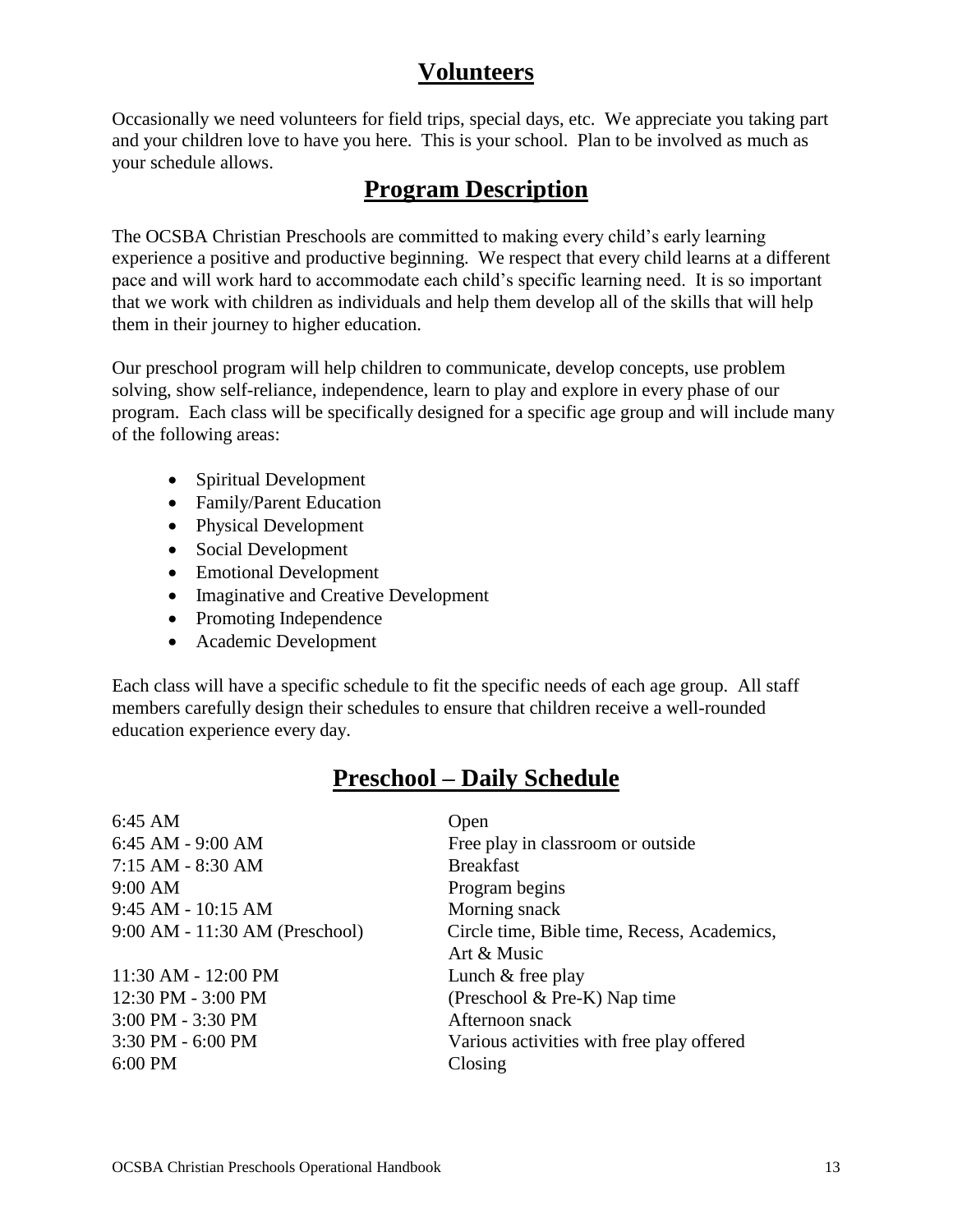# **Program and Registration Fees (Effective 3/1/2019)**

| Registration Fee \$125 Full-time; \$75 Part-time (\$300 max per family) |                                                      |                           |  |
|-------------------------------------------------------------------------|------------------------------------------------------|---------------------------|--|
|                                                                         | <b>MONTHLY RATES</b>                                 | <b>BOOK/SUPPLY FEES</b>   |  |
| <b>Infants</b>                                                          | \$1200.00                                            |                           |  |
| (Birth-24 Months)                                                       |                                                      |                           |  |
| <b>Preschool</b> (potty trained)                                        | \$850.00                                             | \$40 $(2 \& 3$ year olds) |  |
| Pre- $K \& Jr. K$                                                       |                                                      | $$75$ (Pre-K & Jr. K)     |  |
| <b>Full-time</b>                                                        |                                                      |                           |  |
|                                                                         |                                                      |                           |  |
|                                                                         |                                                      |                           |  |
|                                                                         | <b>Part-time Infants (Birth-24 Months)</b>           |                           |  |
|                                                                         | 2 Half Days \$360<br><b>2 Full Days \$540</b>        |                           |  |
|                                                                         | <b>3 Full Days \$770</b><br><b>3 Half Days \$515</b> |                           |  |
| <b>4 Full Days \$995</b><br><b>5 Half Days \$850</b>                    |                                                      |                           |  |
| <b>Part-time Preschool/Pre-K (Potty Trained)</b>                        |                                                      |                           |  |
| 2 Half Days \$275<br>2 Full Days \$400                                  |                                                      |                           |  |
| <b>3 Full days \$540</b><br>3 Half Days \$395                           |                                                      |                           |  |
| <b>4 Full Days \$745</b><br><b>5 Half Days \$600</b>                    |                                                      |                           |  |
| 20% Discount applies to Full-time ONLY                                  |                                                      |                           |  |
|                                                                         | 2 Full-time Preschool/Pre-K \$1530                   |                           |  |
| 2 Full-time Infants \$2160                                              |                                                      |                           |  |
| $1$ Infant + 1 Older Child \$1880                                       |                                                      |                           |  |

#### **WE CLOSE PROMPTLY AT 6:00 PM**

Late charges will apply as follows:

\$2.00 for the first five minutes. \$1.00 for EACH MINUTE AFTER 6:00 PM.

#### **Being consistently late can result in termination of attendance.**

\*\*There will be no credit given for the month should your child drop before the end of the month.

\*\*The tuition shall remain the same should you take a vacation during the school year or if your child is out due to illness.

Even though you pay a book fee, books remain the property of the school, if a child drops during a session for any reason. Book fees do not cover all of the cost of books and supplies needed for curriculum. They simply lighten the financial burden of the school.

#### **ALL FEES AND TUITIONS ARE NON-REFUNDABLE; NO EXCEPTIONS!**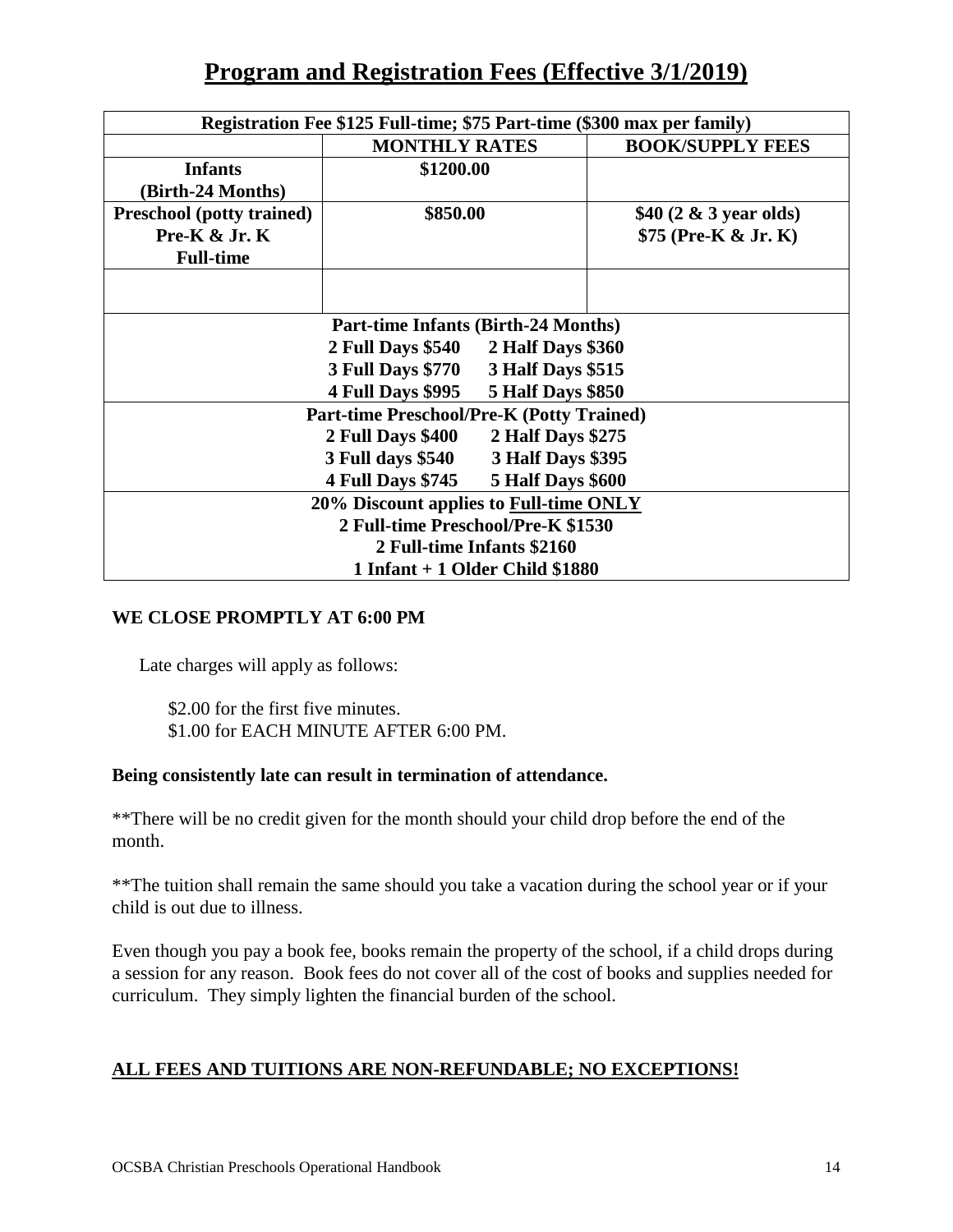# **Communicable Diseases Chart**

|                       |                              |                   | <b>ISOLATION</b>             |
|-----------------------|------------------------------|-------------------|------------------------------|
| <b>DISEASE</b>        | <b>FIRST SYMPTOMS</b>        | <b>INCUBATION</b> | <b>PERIOD</b>                |
|                       |                              | <b>PERIOD</b>     | (Return to School)           |
|                       |                              |                   | <b>RE-ENTER SCHOOL 24</b>    |
| <b>CHICKEN POX</b>    | FEVER, LOSS OF APPETITE,     | 14-21 DAYS        | <b>HOURS AFTER LAST SPOT</b> |
|                       | <b>RED SPOTS, BLISTERS</b>   |                   | <b>APPEARS</b>               |
|                       | SIGNS OF COLD, SWOLLEN       |                   | <b>4 DAYS OR MORE UNTIL</b>  |
| <b>GERMAN MEASLES</b> | GLANDS, FEVER, RASH,         | 12-23 DAYS        | <b>WELL</b>                  |
| (RUBELLA)             | <b>RED EYES</b>              |                   |                              |
|                       | SIGNS OF COLD, NASEL         |                   | <b>7 DAYS OR MORE UNTIL</b>  |
| <b>MEASLES</b>        | CONGESTION, COUGH,           | 10-14 DAYS        | <b>WELL</b>                  |
| (RUBEOLA)             | RED EYES, RASH, FEVER,       |                   |                              |
|                       | <b>FATIGUE</b>               |                   |                              |
|                       | SORE THROAT, FEVER,          |                   | <b>7 DAYS OR MORE UNTIL</b>  |
|                       | NAUSEA, PAIN AND             | 18-21 DAYS        | <b>SWELLING HAS</b>          |
| <b>MUMPS</b>          | <b>SWELLING AROUND THE</b>   |                   | <b>DISAPPEARED</b>           |
|                       | <b>NECK AND JAWS</b>         |                   |                              |
|                       | SIGNS OF A COLD, COUGH       |                   | <b>3 WEEKS OR MORE</b>       |
| WHOOPING COUGH        | WITH A WHOOP,                | 7-14 DAYS         | AFTER APPEARANCE OF          |
|                       | <b>VOMITING WHILE</b>        |                   | COUGH                        |
|                       | <b>COUGHING</b>              |                   |                              |
|                       |                              |                   | FEVER FREE AND MOUTH         |
| HAND /FOOT/MOUTH      | <b>SMALL ULCERS IN THE</b>   | $3-7$ DAYS        | <b>SORES HEALED</b>          |
|                       | <b>MOUTH, SMALL WATER</b>    |                   |                              |
|                       | <b>BLISTERS OR RED SPOTS</b> |                   |                              |
|                       | ON THE PALMS OF HANDS,       |                   |                              |
|                       | <b>SOLES OF FEET AND</b>     |                   |                              |
|                       | <b>BETWEEN THE FINGERS</b>   |                   |                              |
|                       | <b>AND TOES</b>              |                   |                              |
|                       |                              |                   |                              |

INFORMATION ON THIS PAGE PROVIDED BY THE CALIFORNIA DEPARTMENT OF PUBLIC HEALTH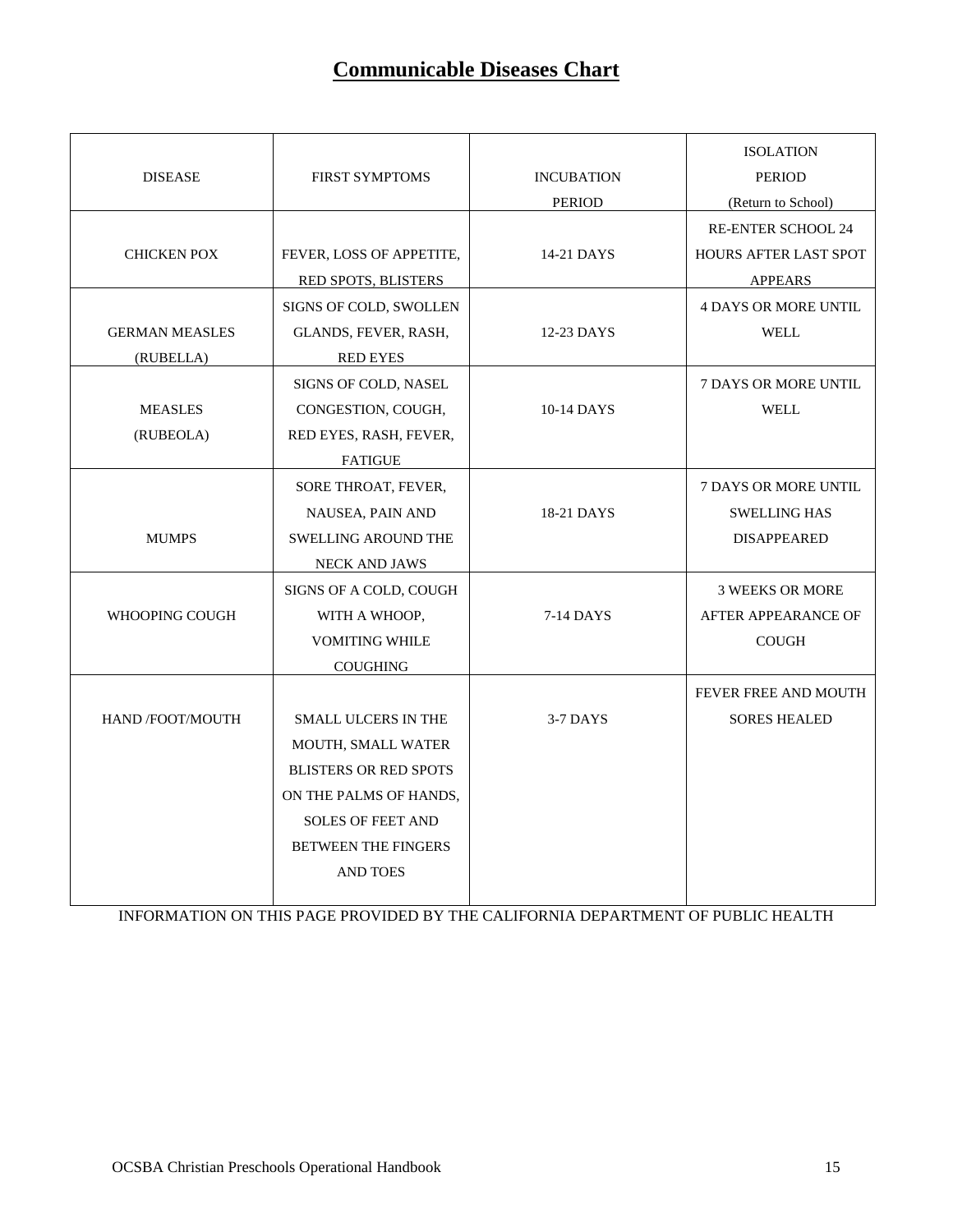## **OCSBA Christian Preschools Preschool Registration Form**

| Infant                                                                                                                                                       | <b>Toddler</b>                                                                                                 | (Circle one)<br>Preschool                                                  | Pre-K | Jr. Kindergarten |                                                                                                         |
|--------------------------------------------------------------------------------------------------------------------------------------------------------------|----------------------------------------------------------------------------------------------------------------|----------------------------------------------------------------------------|-------|------------------|---------------------------------------------------------------------------------------------------------|
| Child's Name                                                                                                                                                 |                                                                                                                |                                                                            |       |                  |                                                                                                         |
|                                                                                                                                                              |                                                                                                                |                                                                            |       |                  | Address Zip Zip                                                                                         |
|                                                                                                                                                              |                                                                                                                |                                                                            |       |                  |                                                                                                         |
|                                                                                                                                                              |                                                                                                                |                                                                            |       |                  |                                                                                                         |
|                                                                                                                                                              |                                                                                                                |                                                                            |       |                  | Cell Phone_____________________________Work Phone________________________________                       |
|                                                                                                                                                              |                                                                                                                |                                                                            |       |                  | E-mail                                                                                                  |
| (Print Clearly)                                                                                                                                              |                                                                                                                |                                                                            |       |                  |                                                                                                         |
|                                                                                                                                                              |                                                                                                                |                                                                            |       |                  | Address Zip Zip                                                                                         |
|                                                                                                                                                              |                                                                                                                |                                                                            |       |                  | Cell Phone_________________________Work Phone___________________________________                        |
| E-mail<br>(Print Clearly)<br><b>Registration Fees:</b>                                                                                                       | Full-time \$125.00 Annually (Maximum \$300.00 per family)<br>Part-time \$75.00 Annually<br>Summer Only \$50.00 |                                                                            |       |                  |                                                                                                         |
| <b>Book Fees:</b>                                                                                                                                            | Preschool \$40.00; Pre-K/Jr. Kindergarten \$75.00                                                              |                                                                            |       |                  |                                                                                                         |
| <b>Late Fees:</b>                                                                                                                                            | We Close Promptly at 6:00 PM<br>Late charges will apply as follows:                                            | \$2.00 for the first five minutes.<br>\$1.00 for EACH MINUTE AFTER 6:00 PM |       |                  |                                                                                                         |
|                                                                                                                                                              |                                                                                                                |                                                                            |       |                  | <b>TOTAL MONTHLY</b><br><b>TUITION:</b>                                                                 |
|                                                                                                                                                              |                                                                                                                |                                                                            |       |                  |                                                                                                         |
| *OCSBA Christian Preschools will be closed August 29 & 30, 2019 for teacher prep days<br>*Enrollment is not secured until Registration Fees are paid in full |                                                                                                                |                                                                            |       |                  | *Meals to be served/Approximate times: Breakfast 8:00 AM, Snack 10:00 AM, Lunch 12:00 PM, Snack 3:00 PM |
|                                                                                                                                                              |                                                                                                                |                                                                            |       |                  | $\text{Date}$                                                                                           |
|                                                                                                                                                              |                                                                                                                |                                                                            |       |                  | Preschool Representative Date Date Date Date Date                                                       |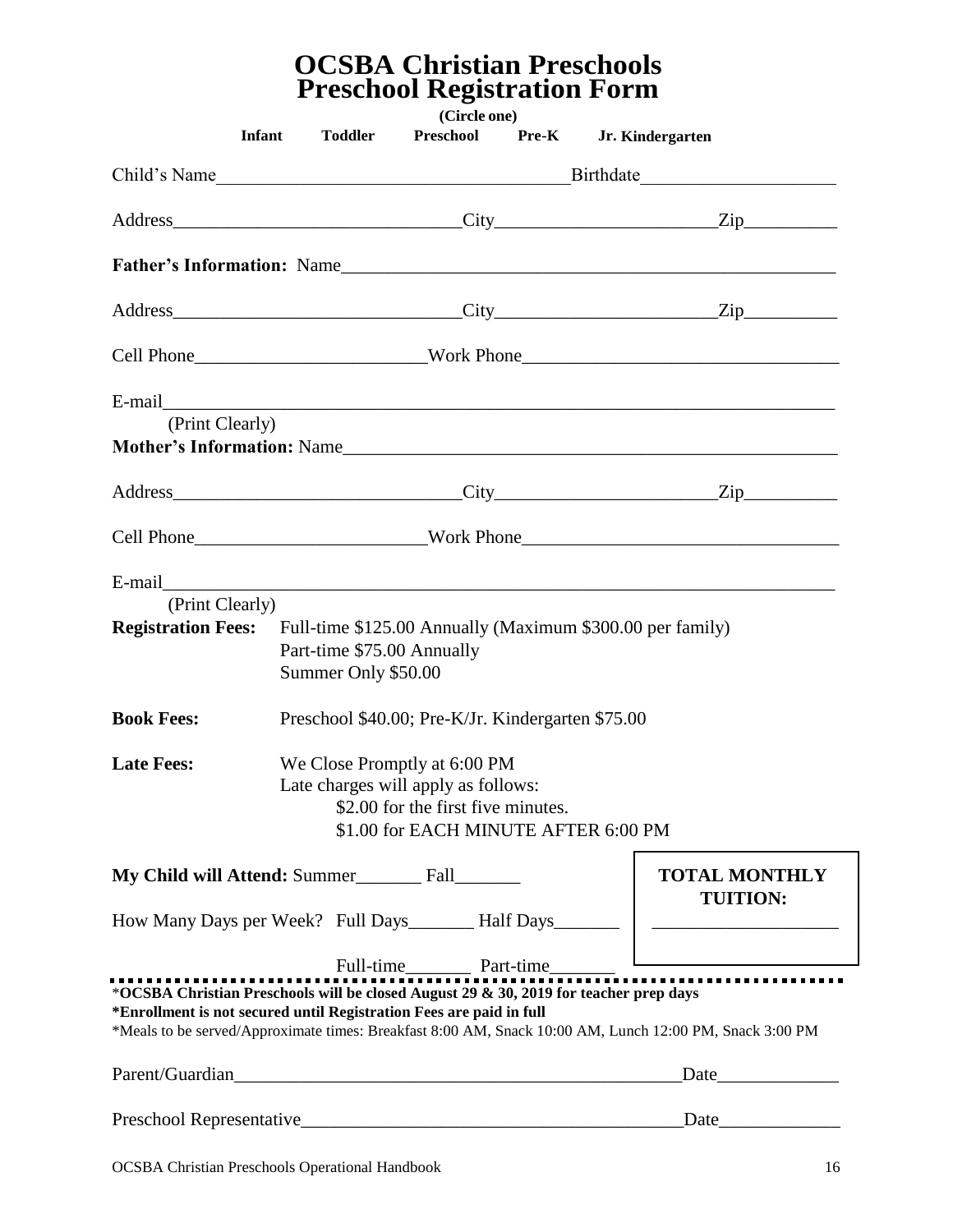# **OCSBA Christian Preschools Immediate Discontinuation of Services Agreement Form**

The OCSBA Christian Preschools is a Christian organization desiring to show God's love to all families and children enrolled in our preschools. We will strive to the best of our abilities to reconcile any problems which may arise as it relates to some dissatisfaction which parents may have regarding our preschool programing or personnel. However, it must be understood that for the betterment of our preschool and the enrichment and safety of each child enrolled, the OCSBA Christian Preschools may terminate any child's enrollment for any of the following reasons:

- Emergency names and phone numbers are incorrect
- Parent is late picking up child after preschool closes
- Non/late/NSF payment of fees
- Failure to adhere to the sign-in/sign-out policies
- Failure to notify the preschool director that child will be absent
- Child leaving the preschool without authorized written permission
- Behavior that is disruptive or dangerous to others and/or self
- Behavior that is destructive to property and/or refusal to replace said property
- Any single incident that is deemed by the OCSBA Christian Preschools director to be dangerous, harmful or disruptive
- Disregard for any of the policies listed in the Parent Handbook or the Infant Program Policies and Procedures
- Harassment, violent behavior or threat of such behaviors against any OCSBA Christian Preschools personnel or other students or their family members by parent/guardian or persons associated to the child (family member, family friend etc.)

By signing below, I/we acknowledge that I/we have received and reviewed this Immediate Discontinuation of Services Form and will strive to uphold the rules, regulations and policies of the OCSBA Christian Preschools. Further, by signing below I/we understand the consequences associated with the points made above.

| Parent/Legal Guardian    | Date |
|--------------------------|------|
| Parent/Legal Guardian    | Date |
| Preschool Representative | Date |

(A copy of this form will be kept in your child's file.)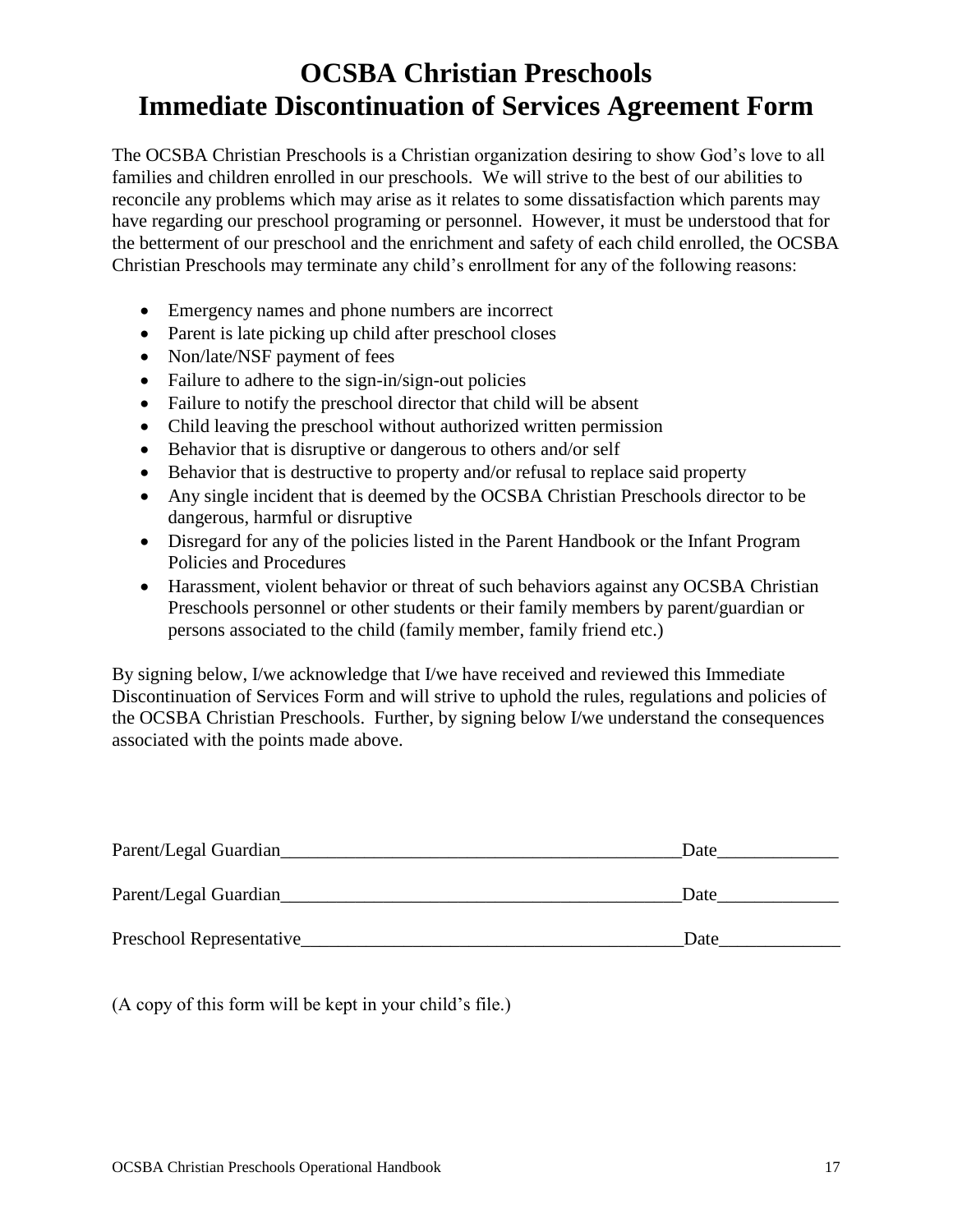# **OCSBA Christian Preschools Infant Program Policies and Procedures**

# **Ages Accepted**

Children ages birth to 24 months will be accepted into the infant program.

# **Medical Policies**

Children must have a physical examination prior to enrollment in the program. A copy of the child's immunization record must be provided. All immunization requirements must be current according to California Code of Regulations.

#### **Medication:**

All prescription medication must be kept in the office for safety reasons in a specific place for all prescription medications. If a child requires medication during school hours, a Medication Instruction Authorization form must be filled out for each day that the medication is to be given at the center. This form absolves the center and staff from all responsibility from any reaction or illness resulting from the taking of the medication.

#### **All prescription medication must have the following:**

- 1. Child's name, dates, dosage and times to be given on the container: Must not be expired.
- 2. If over the counter, medication must be prescribed by a physician for child's appropriate age/weight.
- 3. If prescription, note from doctor and medication must be for child prescribed and dated appropriately.

#### **We will NOT be able to give children any of the following medications or treatments:**

- Over the counter medication without a prescription from primary care physician. (See above procedures 1,2,3)
- Blood-Glucose monitoring/testing/shots for diabetic children
- Glucagon Administration
- Gastrostomy Tube Care
- Empty an Ileostomy Bag

# **Financial Policies**

In order to maintain a high quality of care for your child, it is necessary that tuition be paid for the period your child is enrolled. Our teachers and caregivers are hired on the assumption that your child will be in attendance. When he/she is absent, and payment is not made for that day, our financial structure is upset. A Registration Fee of \$125.00 for Infant Care must be paid for each child at the time of enrollment. In order to be fair to the parents, as well as protect our financial structure, the following policies have been established: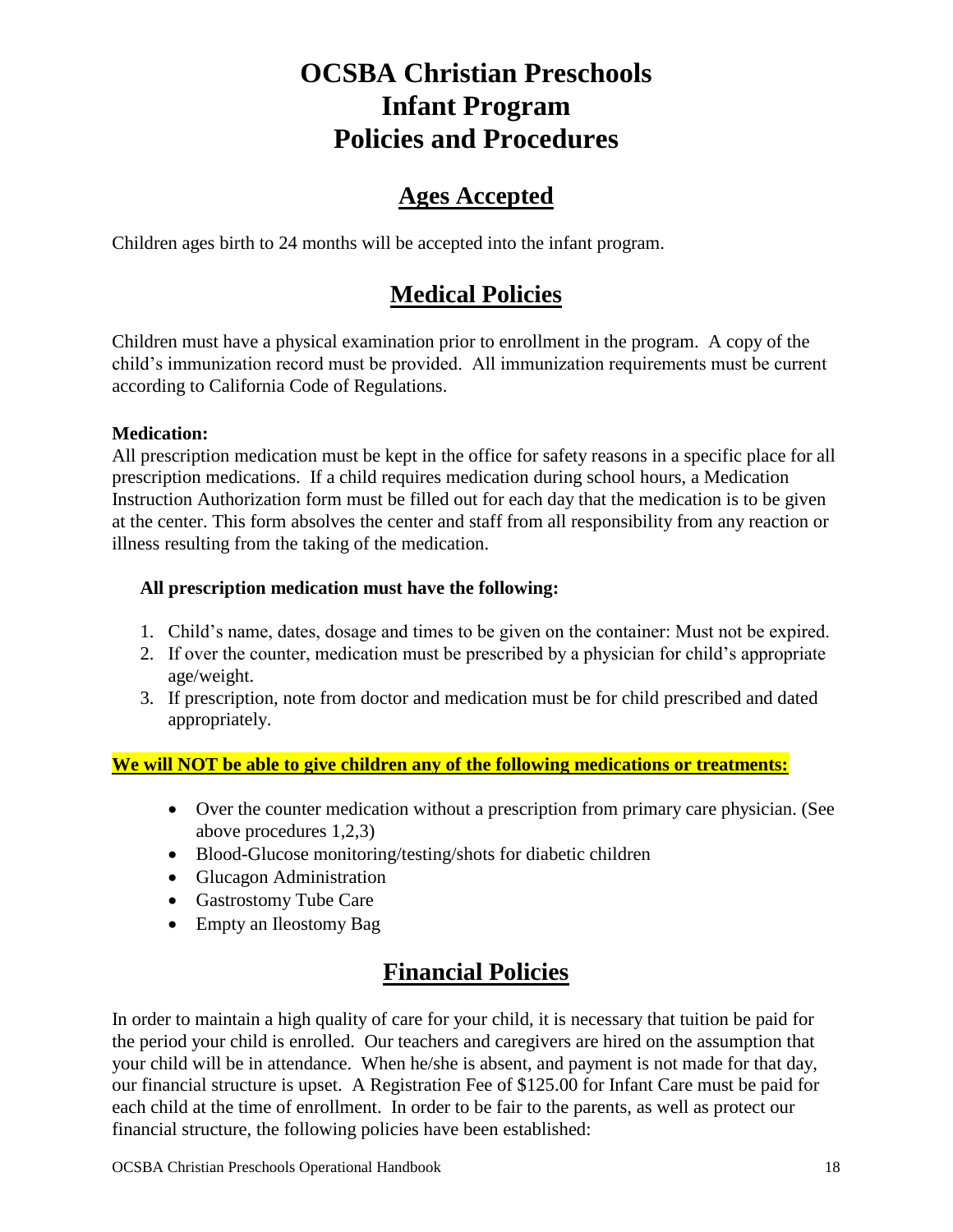- 1. All fees and tuitions are to be paid in advance and are non-refundable.
- 2. When withdrawing your child from the school, for whatever reason, a 30-day notice is required. You are responsible for payment of the 30 days regardless of your child's attendance.
- 3. There will be **no tuition or child care credit for vacations, illness** (unless extending past 30 days)**, holidays or miscellaneous days the school and day care are closed.**
- 4. A registration fee is paid when the child enters our facility. If a child is taken out for 30 days or more, a new registration fee is due before the child may re-enter. The registration fee is non-refundable.
- 5. There will be a late fee for children picked up after 6:00 PM (Please see page 20 for details)

There will be a late charge for monthly fees:

- a. \$50 if not paid by 6:00 PM on the 10th of the month
- b. \$75 if not paid by 6:00 PM on the 15th of the month
- c. \$100 if not paid by 6:00 PM on the 20th of the month. Also, attendance will be suspended until all tuition and late fees are paid in full.
- 6. **Discounted Tuition** for auto-payments established electronically. A \$50.00 discount per family for full-time student(s) and \$25.00 discount per family for part-time student(s) will be given for digital auto-payments set up to be received no later than the  $10<sup>th</sup>$  of each month.

#### **Subsidized Programs:**

If you are utilizing a subsidized program to pay tuition and fees, it is mandatory that:

- You fill out your forms DAILY!! We have been instructed by all subsidized programs to monitor that you (or person dropping off/picking up your child) are completing these forms on a daily basis, in order for us to get paid for your child, on time.
- **When your child is absent, you MUST write down the reason they were absent!** Writing down "sick" is NOT acceptable, you must write the actual sickness, i.e.: cough, fever, stomach ache, parent sick, etc. If your child was sick for more than 3 days, a doctor's note needs to be submitted. If these forms are not filled out properly, we will not get paid, therefore, you will be responsible for the entire bill. (Vacations, out of town, etc. are usually not covered by the program. The parent will be responsible for those days)
- **After the center has received payment and if there is any remaining balance that your program does not cover, the balance is your responsibility**. You will be notified of the balance, if any, after we receive payment from the program. You will then have 14 days from date of notice to pay off the remaining balance for your account.
- **If your subsidized payment is not received in full within 60 days of submittal, you will be responsible for the entire amount of the balance on your account.**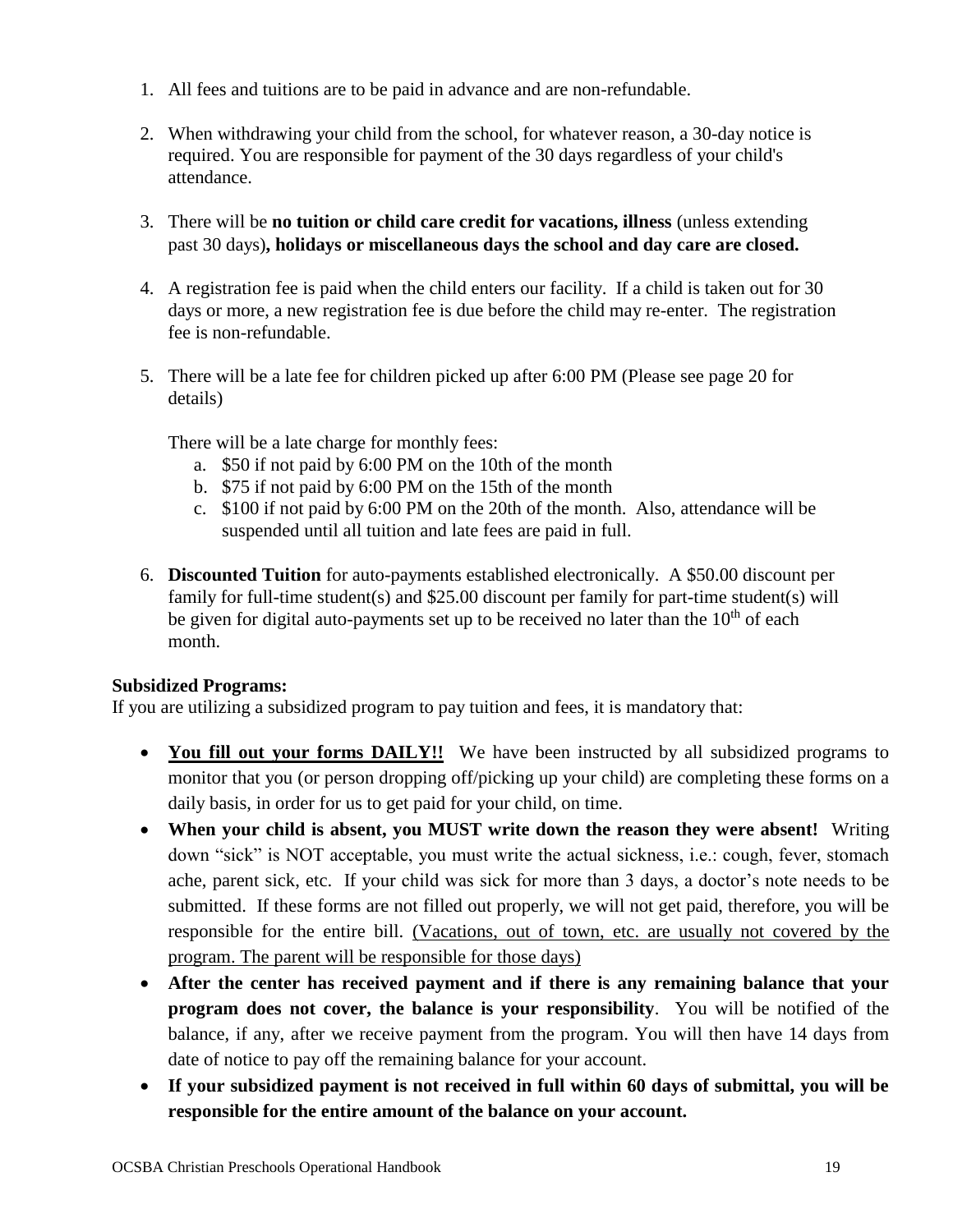- **When terminating your child's enrollment**, you must notify the site director in writing and then the site director will estimate the amount that will be expected for that month and you will be responsible for payment on or before your child's last day of attendance.
- Your paperwork should be completed by the end each the month (30<sup>th</sup> or 31<sup>st</sup>). If your paperwork is still incomplete on the 1<sup>st</sup> of the following month, your child will NOT be allowed to stay until the form is completed. NO EXCEPTIONS will be made.
- **You must follow all policies in the parent handbook.**

# **Program and Registration Fees (Effective 3/1/2019)**

| Registration Fee \$125 Full-time; \$75 Part-time (\$300 max per family) |                                            |                          |                           |
|-------------------------------------------------------------------------|--------------------------------------------|--------------------------|---------------------------|
|                                                                         | <b>MONTHLY RATES</b>                       |                          | <b>BOOK/SUPPLY FEES</b>   |
| <b>Infants (Birth-24 Months)</b>                                        | \$1200.00                                  |                          |                           |
| <b>Preschool</b> (potty trained)                                        | \$850.00                                   |                          | \$40 $(2 \& 3$ year olds) |
| Pre- $K \& Jr. K$                                                       |                                            |                          | \$75 (Pre-K & Jr. K)      |
| <b>Full-time</b>                                                        |                                            |                          |                           |
|                                                                         |                                            |                          |                           |
|                                                                         |                                            |                          |                           |
|                                                                         | <b>Part-time Infants (Birth-24 Months)</b> |                          |                           |
|                                                                         | <b>2 Full Days \$540</b>                   | <b>2 Half Days \$360</b> |                           |
| <b>3 Full Days \$770</b><br>3 Half Days \$515                           |                                            |                          |                           |
| <b>5 Half Days \$850</b><br><b>4 Full Days \$995</b>                    |                                            |                          |                           |
| Part-time Preschool/Pre-K (potty trained)                               |                                            |                          |                           |
|                                                                         | 2 Half Days \$275<br>2 Full Days \$400     |                          |                           |
| <b>3 Full days \$540</b><br><b>3 Half Days \$395</b>                    |                                            |                          |                           |
| 4 Full Days \$745 5 Half Days \$600                                     |                                            |                          |                           |
| 20% Discount applies to Full-time ONLY                                  |                                            |                          |                           |
| 2 Full-time Preschool/Pre-K \$1530                                      |                                            |                          |                           |
| 2 Full-time Infants \$2160                                              |                                            |                          |                           |
| $1$ Infant + 1 Older Child \$1880                                       |                                            |                          |                           |

#### **WE CLOSE PROMPTLY AT 6:00 PM**

Late charges will apply as follows:

\$2.00 for the first five minutes. \$1.00 for EACH MINUTE AFTER 6:00 PM.

#### **Being consistently late can result in termination of attendance.**

\*\*There will be no credit given for the month should your child drop before the end of the month.

\*\*The tuition shall remain the same should you take a vacation during the school year or if your child is out due to illness.

#### **ALL FEES AND TUITIONS ARE NON-REFUNDABLE; NO EXCEPTIONS!**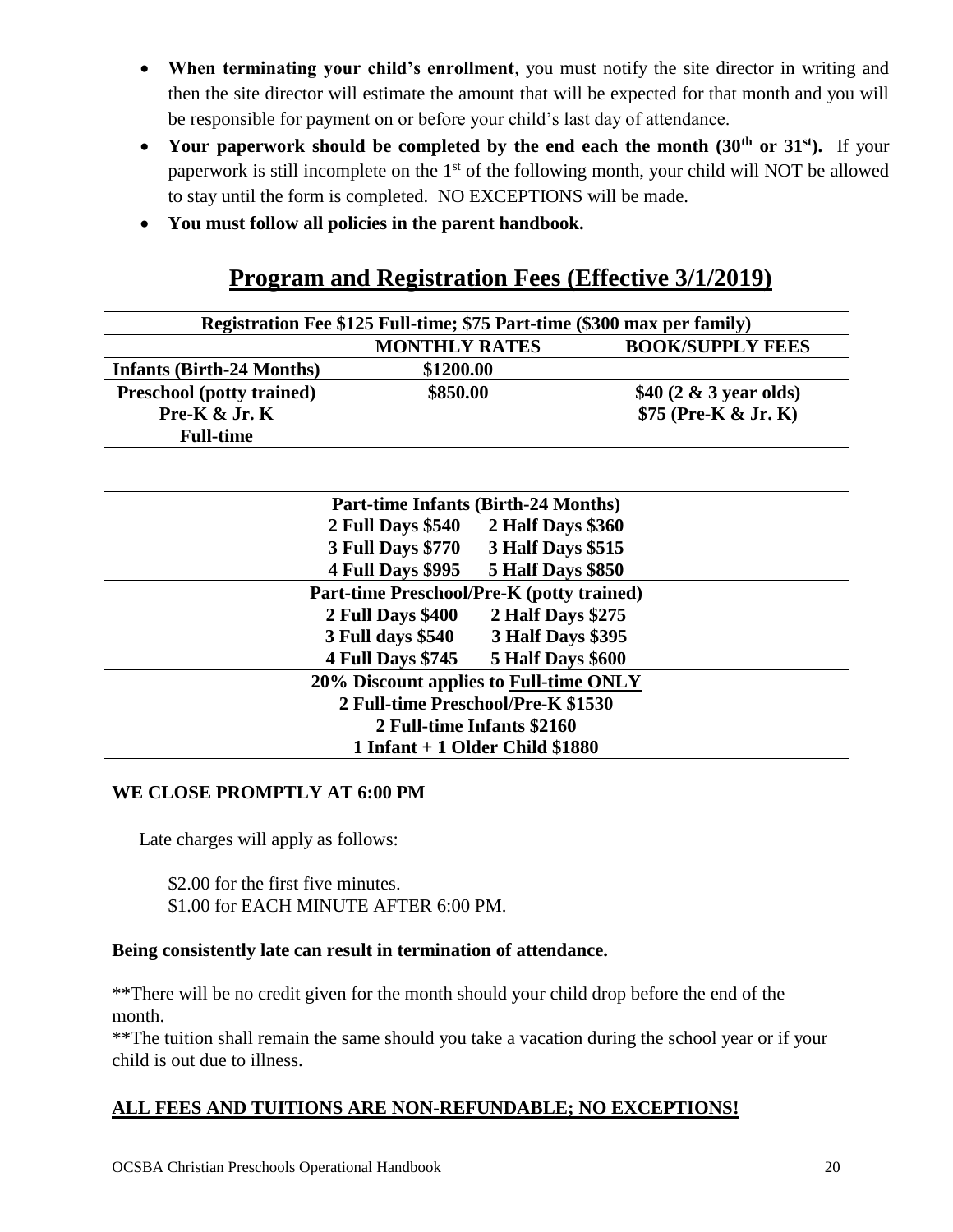## **Infant Needs and Assessment Policy**

Prior to your infant's first day at school, an Infant Needs and Assessment Plan Form must be completed by the parent (see page 25). A copy will be maintained in your child's file and in a file in the classroom. It will be updated every six (6) months. Please review these plans, and be sure to let the preschool director know of any changes as they occur so we can update your child's file and make sure your child is getting the best care possible.

### **Supervision**

Under no circumstances shall an infant/toddler be left unattended. Each infant/toddler shall be constantly supervised, and under direct visual observation by a teacher at all times.

# **Discipline**

Infants require no discipline as limits come naturally from their own limitations. Usually meeting a specific need will take care of their lack of control. Teachers and staff will strive at all times to be aware of your child's needs.

# **Feeding**

Infants shall be fed in accordance with the Infant Needs and Assessment Plan specific for each child. **Parents will provide baby food and formula**. **If your child is eating table food, please provide food from home if they will not eat the food on the school menu**. Label all food and formula with the child's name and date. The school will maintain a supply of Kirkland formula at all times. If you do not wish to use Kirkland brand formula, you must supply your own. All formula and baby food left over at the end of the day shall be sent home.

Teachers will wash hands before each feeding.

Infants may hold their own bottles, but shall be supervised at all times. They shall not be allowed to walk around the room while feeding. At no time shall a bottle be propped for an infant.

All children who are unable to sit unassisted shall be held by a teacher while feeding.

Only unbreakable bottles and sippy cups shall be used in the classroom. The school shall have a supply of bottles to be used in an emergency. School bottles shall be disinfected and air dried. Bottles and dishes provided by the parent shall be rinsed and returned to the parent for sanitizing at the end of the day.

Baby food in jars shall be transferred to a dish before being fed to the infant. Any food left over in the dish at the end of the meal shall be discarded.

Soiled clothing will be sent home with the parents at the end of each day.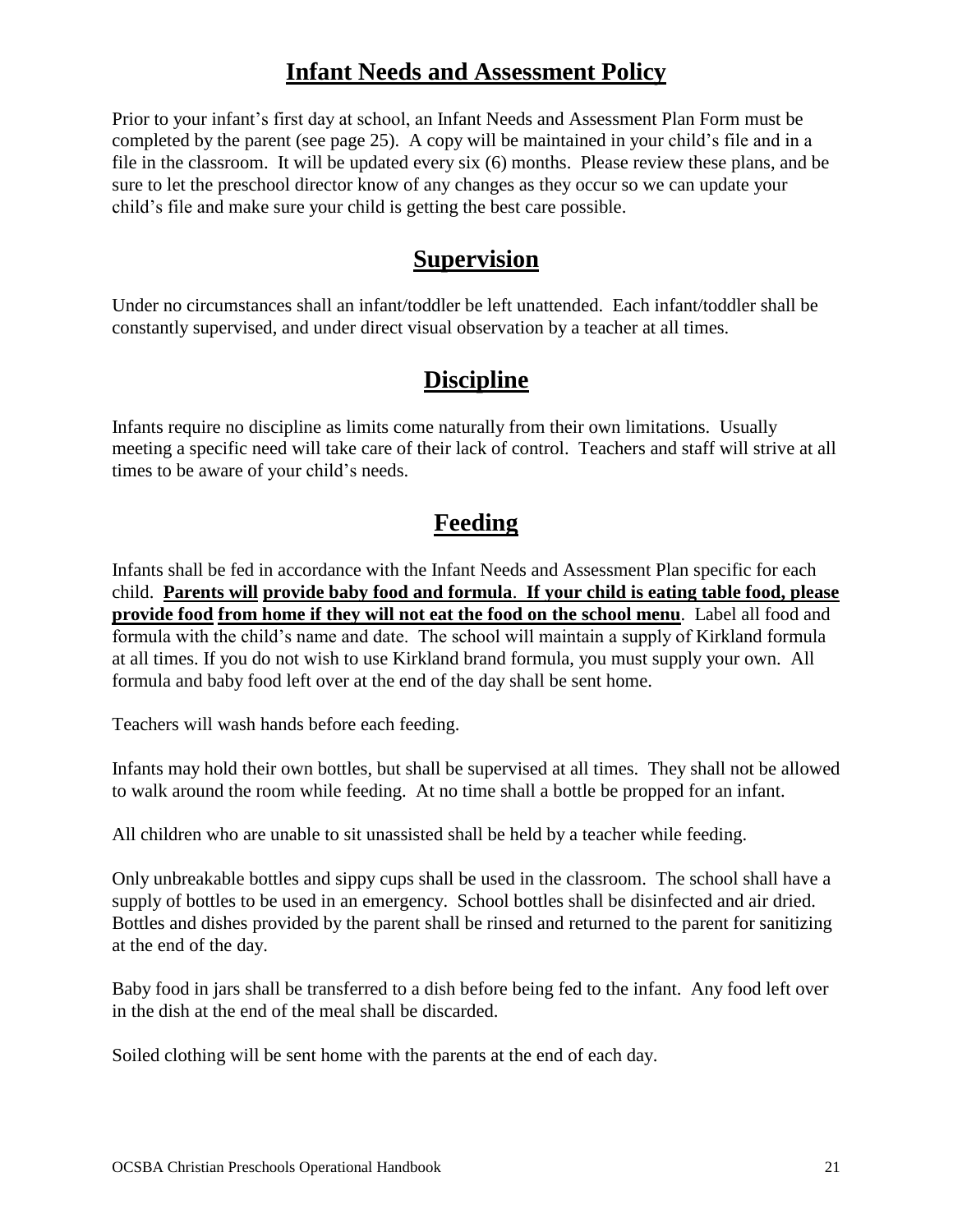## **Diapering**

Teachers and staff will wash hands before and after each diapering.

All diapers or training pants will be provided by parents.

Infants shall be kept clean and dry at all times.

Each teacher/staff member shall be responsible for ensuring the children in her care have sufficient changes of clothes, diapers, wipes, and ointments at all times. Teachers and staff will let parents know when more supplies are needed.

Soiled clothing shall be put in a plastic bag, and returned to the parent at the end of each day.

No infant shall be left unattended on the changing table.

Diaper changing procedure shall be followed at all times. All areas around the changing table shall be disinfected after each diaper change.

Each teacher/staff member shall make sure the diapering supplies in the boxes of the children under her care are replenished at the end of her shift.

# **Activities**

Age appropriate activities will be provided in the areas of language development, motor skills development, music and art.

Infants shall eat, sleep, and play according to each child's schedule.

Infants shall not be forced to stay in cribs or on their mats while awake.

While working and playing with infants, **no child shall ever be shaken or pulled or lifted up by one arm.**

# **Sleeping Area**

All crib sheets will be supplied by parents.

Each crib shall have a sheet to cover the mattress.

Mattresses shall be set at its lowest position, and the aide rail locked in its highest position.

Only one child shall occupy each crib or mat at a time.

Bedding shall be used for only one child, and shall be changed when crib or mat is to be occupied by another child.

Cribs or mats shall be arranged to provide a walkway between them.

OCSBA Christian Preschools Operational Handbook 22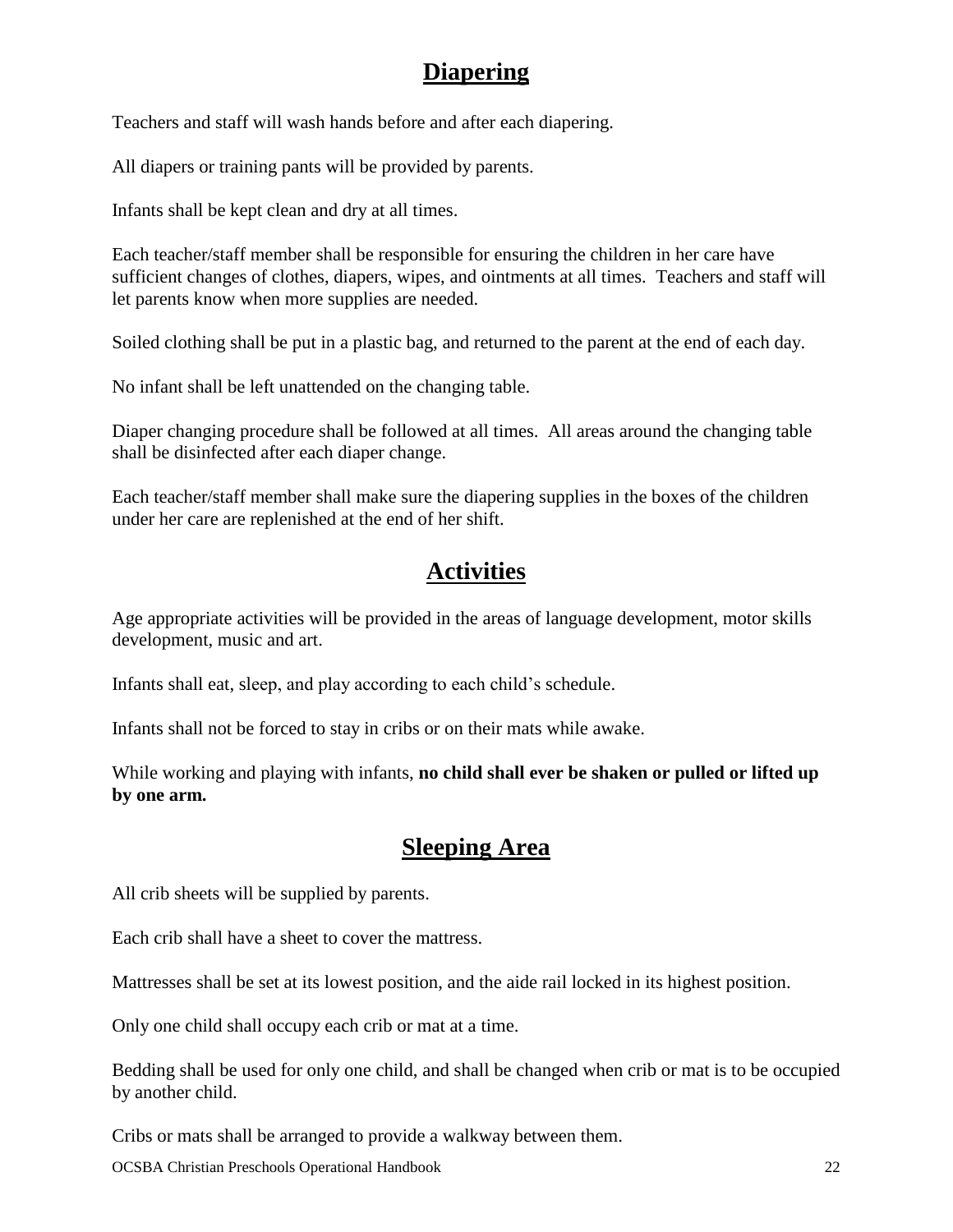# **Cleaning Schedule**

Walls and partitions-weekly Linens-daily Toys-once daily Cribs-daily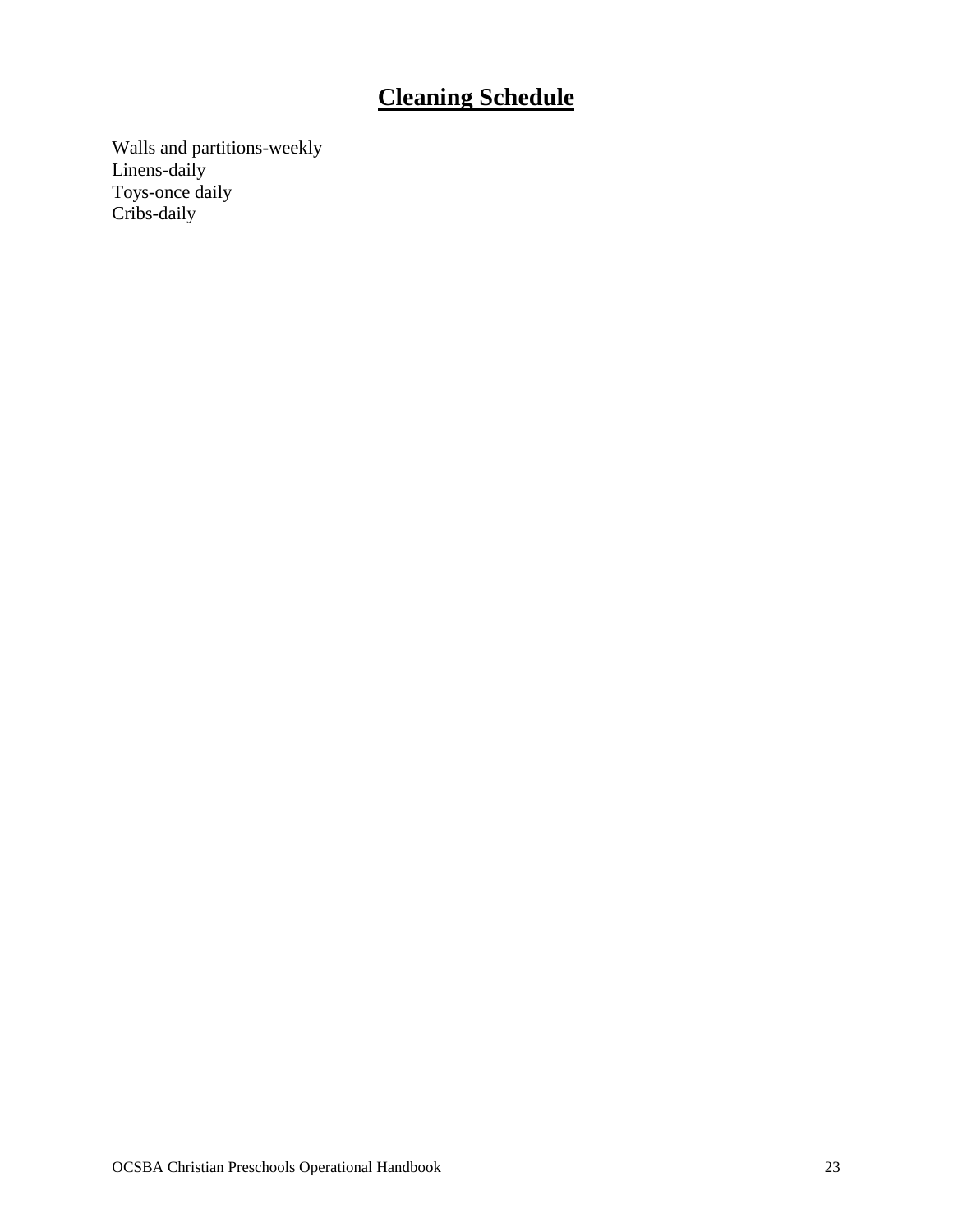# **OCSBA Christian Preschools Infant Program Policies and Procedures Form**

| We/I, the Parents/Legal Guardians of                                                              |
|---------------------------------------------------------------------------------------------------|
|                                                                                                   |
| have received and reviewed the OCSBA Christian Preschools Infant Program Policies and             |
| Procedures and agree to abide by all rules and regulations related to our child(ren)'s enrollment |
| in the Infant Program.                                                                            |
|                                                                                                   |

| Parent/Guardian          | Date |
|--------------------------|------|
| Parent/Guardian          | Date |
| Preschool Representative | Date |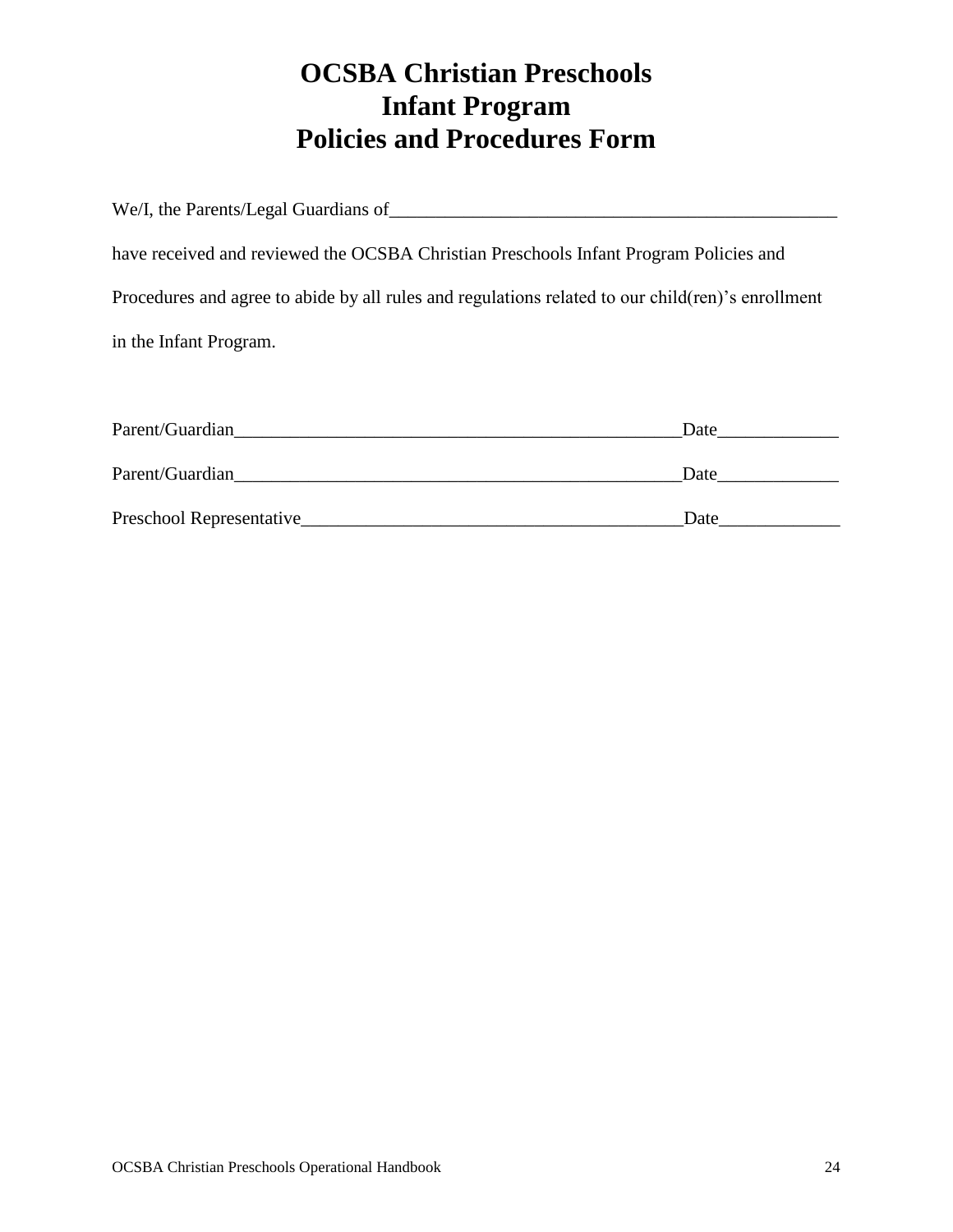# **OCSBA Christian Preschools Infant Needs and Assessment Plan Form**

| 1. Feeding Plan                |                                                                                  |
|--------------------------------|----------------------------------------------------------------------------------|
| Current feeding schedule:      |                                                                                  |
|                                | How often? ______________________________How much? _____________________________ |
|                                |                                                                                  |
|                                | Drinks from cup: Yes________ No_______ If no, when to be introduced?             |
| Solid foods:                   | Yes No If no, when to be introduced?                                             |
|                                |                                                                                  |
|                                | Uses utensils? Yes_______ No_________ If no, when to be introduced?              |
|                                | Allergies to food:                                                               |
|                                |                                                                                  |
| <b>Sleeping Schedule</b><br>2. |                                                                                  |
|                                |                                                                                  |
|                                |                                                                                  |
| 3. Diapering Routine           |                                                                                  |
|                                |                                                                                  |
| Prone to diaper rash?          | $Yes$ No $No$                                                                    |
|                                |                                                                                  |
| Toilet training started?       |                                                                                  |